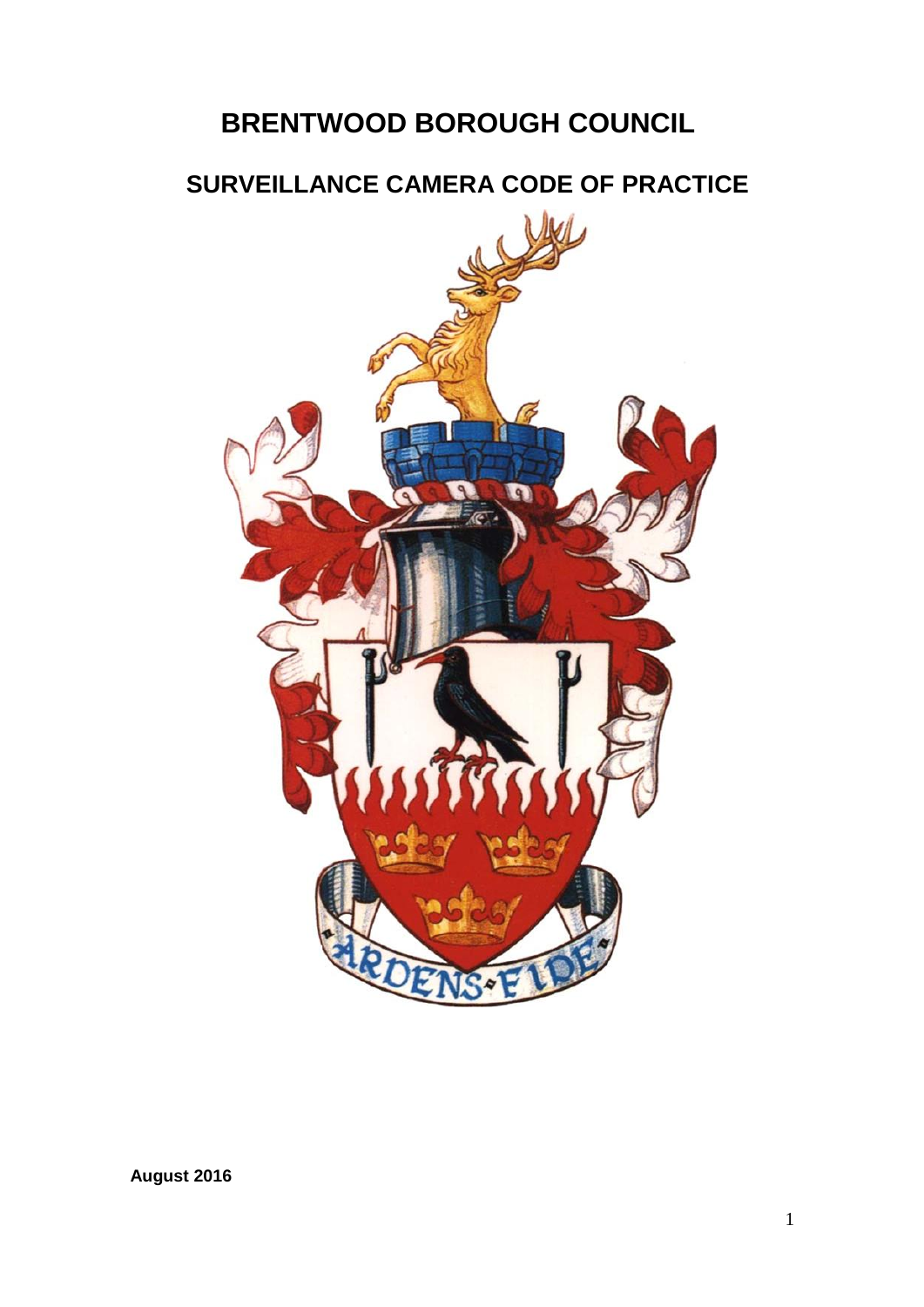# THE CODE

| Section |                                                                 | Page           |
|---------|-----------------------------------------------------------------|----------------|
| 1.      | Introduction                                                    | 3              |
| 2.      | Aims and Objectives                                             | 4              |
| 3.      | Legislation                                                     | 5              |
| 4.      | Changes to the Code                                             | 8              |
| 5.      | Responsibilities                                                | 8              |
| 6.      | Partnership                                                     | 8              |
| 7.      | Management of the System                                        | $\overline{7}$ |
| 8.      | Monitoring and Performance                                      | $\overline{7}$ |
| 9.      | <b>Public Information</b>                                       | 10             |
| 10.     | <b>Residential Areas</b>                                        | 11             |
| 11.     | Assessment of the Scheme and the Code of Practice               | 12             |
| 12.     | <b>CCTV Staff</b>                                               | 12             |
| 13.     | Complaints                                                      | 14             |
| 14.     | <b>Breaches of the Code</b><br>security of recorded Information | 14             |
| 15.     | <b>Control and Operation of Cameras</b>                         | 15             |
| 16.     | Access to and Security of Monitors/Control Room                 | 15             |
| 17.     | <b>Recorded Material</b>                                        | 16             |
| 18.     | Photographs                                                     | 17             |
| 19.     | Dealing with Incidents                                          | 17             |
| 20.     | Police Contacts and Use of the System                           | 17             |
| 21.     | Deployable Cameras                                              | 18             |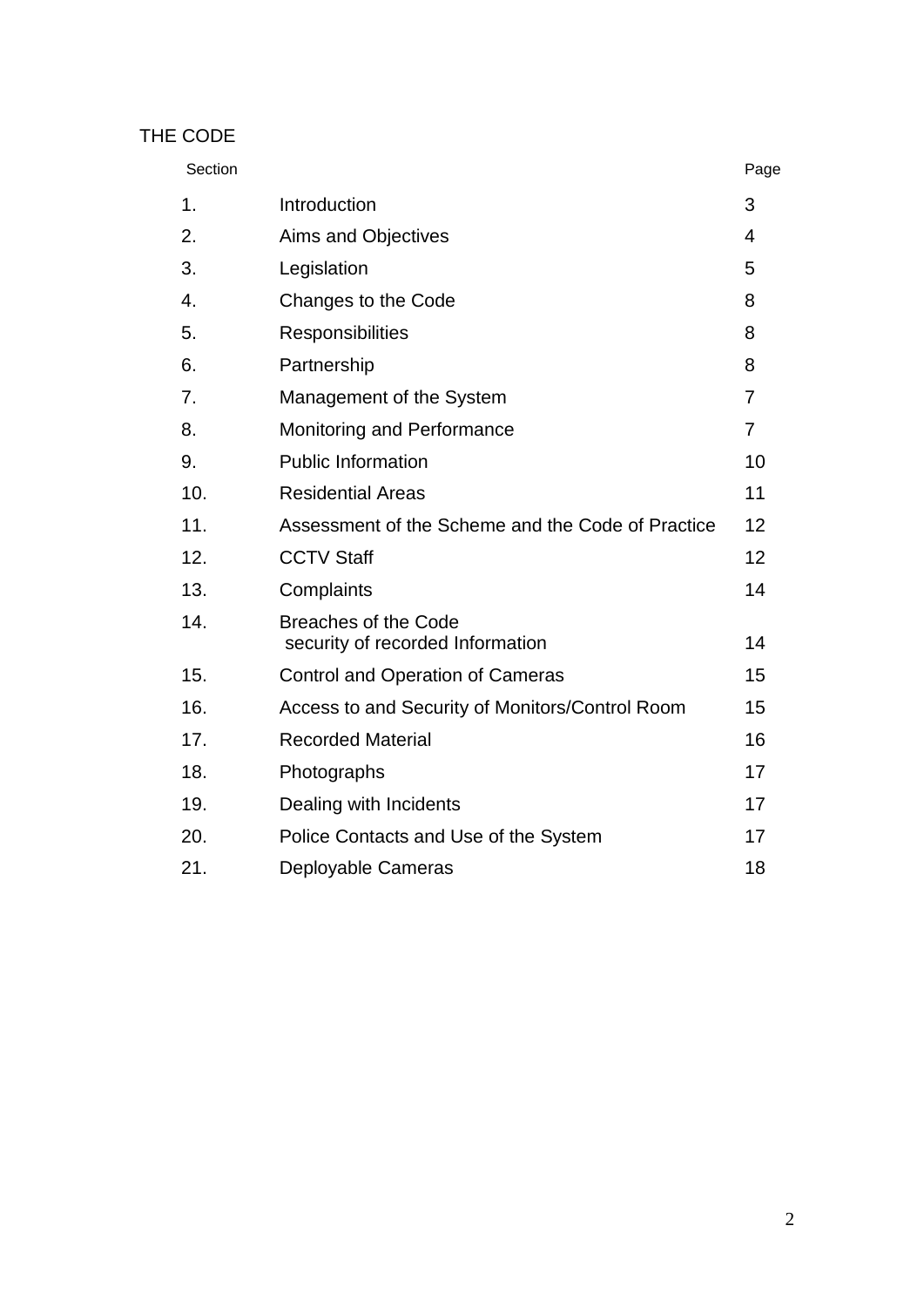#### **BRENTWOOD BOROUGH COUNCIL**

#### **SURVEILLANCE CAMERA CODE OF PRACTICE**

#### **1.0 INTRODUCTION**

- 1.1. Brentwood Borough Council (the Council) of Town Hall, Ingrave Road, Brentwood, Essex, is the owner of the Brentwood surveillance camera (CCTV) system.
- 1.2. The Council resolved to operate a surveillance camera system, primarily in the urban areas of the Borough, to monitor and detect crime.
- 1.3. The system was installed by the Borough Council in partnership with Essex Police, who co-operate to achieve the aims and objectives of the scheme.
- 1.4. The system comprises cameras deployed in surveillance of the following areas:
	- Brentwood Town Centre and Council owned car parks at William Hunter Way, Coptfold Road multi-storey car park and Chatham Way car park.
	- Shenfield Town Centre and the Council's car park at Hunter Avenue
	- The Brentwood Centre

Cameras are also located within several Council Housing schemes

- Council reception areas at the Town Hall and at 44 High Street
- Deployable cameras to deal with fly tipping, ASB etc.
- 1.5 The system is licensed by the Highway Authority for use on the highway, and the Council allows Essex County Council to utilise the system for traffic management purposes.
- 1.6 The system does not record sound.
- 1.7 Essex Police are consulted with regard to any proposed changes or alterations to the scope and area of the scheme. Where appropriate, the Council will also consult with other appropriate organisations. These may include, for example the Community Safety Partnership, Neighbourhood Watch Groups, the Brentwood Chamber of Commerce, Residents' Associations and Amenity Groups, Parish Councils, etc.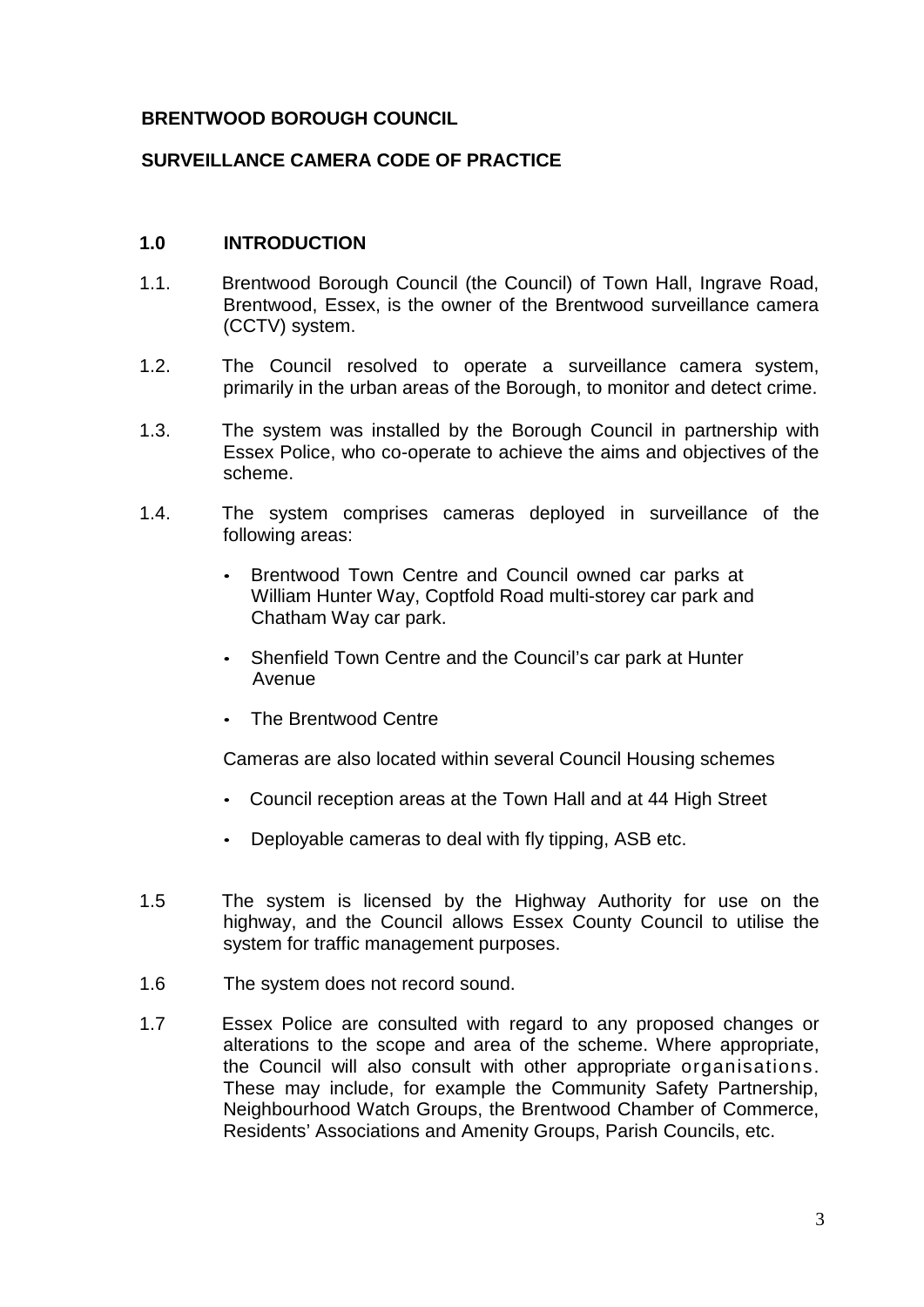- 1.8 In order to maintain public confidence in the system, the Council will not under any circumstances install any 'dummy' cameras.
- 1.9 Brentwood Borough Council finances the operation, but also receives occasional contributions from other sources. Those contributions from external sources do not under any circumstances create any rights of access to the system or footage by the contributors.
- 1.10 The CCTV Manager has overall responsibility for the system. The CCTV Manager, working with the CCTV Supervisor, in accordance with this Code of Practice and Operating Procedures, controls the day-to-day operation.

#### **SCC CoP Guiding Principle 4 (see 3.4 below)**

- 1.11 The Council retains ownership and copyright of all recorded material either on digital recording media or on photographic print.
- 1.12 The Operating Procedures and Arrangements are set out in Schedule 1 attached to this Code.
- 1.13 The Council may also operate and/or monitor cameras and systems for which it is not the owner by arrangement with the organisation responsible for the cameras. In certain circumstances the Council may take on the role of Data Controller for these systems where appropriate; e.g. cameras owned by Parish Councils.

#### **2.0 AIMS AND OBJECTIVES**

- 2.1 The aims and objectives of the scheme are:
	- to reduce the level of crime and the fear of crime within the Borough of Brentwood
	- to assist the detection of crime
	- to create a safe environment in which people may live, shop and visit
	- to reduce the social cost of crime within the commercial areas of the Borough
	- to create an environment which will enhance the economic viability of the Borough
	- to direct attention to areas where parking enforcement is required to relieve traffic congestion
	- to pursue any authorised activity of the Council.
	- to achieve these aims within the partnership of Commerce, Police and the Council

#### **SCC CoP Guiding Principle 1**

2.2 The Council is committed to the aims and objectives of the scheme, together with the other principles set out in the Code of Practice. Where the aims and objectives of the scheme are altered, or the purposes of the scheme have changed, this will be by resolution of the Council.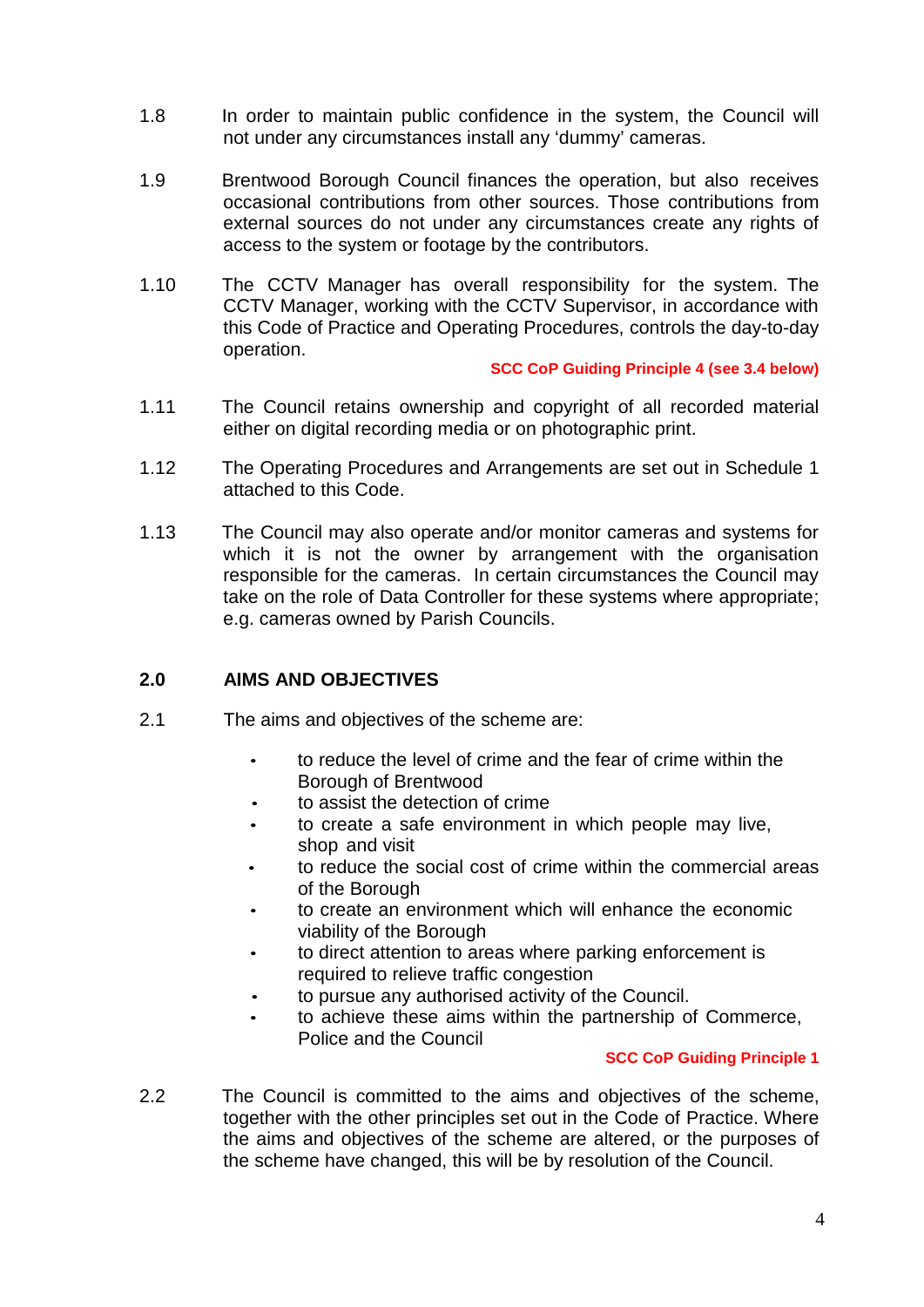- 2.3 The Council may be requested by the Essex Police, the British Transport Police or the Police service from other areas of the United Kingdom to assist in a specific investigation, and where this accords with the aims and objectives of the scheme, then the Council will assist in whatever way it can.
- 2.4 Where the specific investigation is outside the scope of the aims and objectives, the CCTV Manager, or other authorised officer, will satisfy himself that the request is proper and authorise assistance, and report the matter to elected Members at the next appropriate meeting of the Council or via the Members' Newsletter.
- 2.5 The Crime and Disorder Act 1998 places a duty on Brentwood Borough Council, Essex Police, the British Transport Police and Essex County Council (the responsible authorities) to work together to develop a strategy to reduce crime and disorder in their area.

## **3.0 LEGISLATION**

- 3.1 In addition to the Council's policies, procedures, guidelines and Codes of Practice, CCTV and its operation are subject to legislation under:
	- Data Protection Act 1998 (DPA)
	- Human Rights Act 1998 (HRA)
	- Freedom of Information Act 2000 (FOIA).
	- Regulation of Investigatory Powers Act 2000 (RIPA).
	- **Protection of Freedoms Act 2012**
- 3.2 Brentwood Borough Council is registered as a Data Controller by the Information Commissioner (Registration Z2092695) for the purposes of crime prevention and prosecution of offenders including the use of CCTV.
- 3.3 The Council must also have regard to Codes of Practice issued by the Surveillance Camera Commissioner (Surveillance Camera Code of Practice June 2013) and the Information Commissioner's Office (In the picture: A data protection code of practice for surveillance cameras and personal information; May 2015).
- 3.3 The Surveillance Camera Code of Practice introduced 12 Guiding Principles which the system needs to comply with. These principles are summarised below:
	- **1.** Use of a surveillance camera system must always be for a specified purpose which is in pursuit of a legitimate aim and necessary to meet an identified pressing need.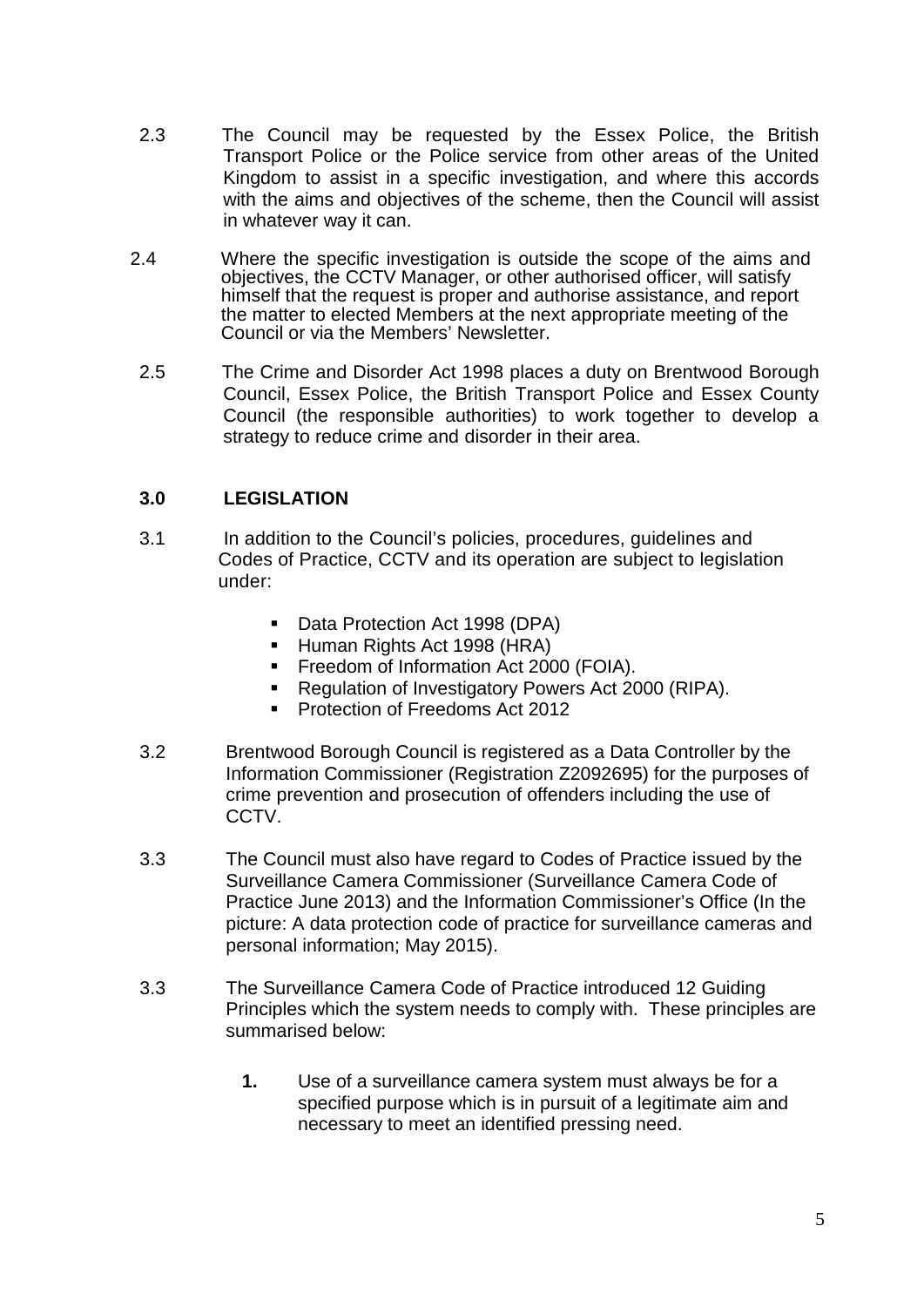- **2.** The use of a surveillance camera system must take into account its effect on individuals and their privacy, with regular reviews to ensure its use remains justified.
- **3.** There must be as much transparency in the use of a surveillance camera system as possible, including a published contact point for access to information and complaints.
- **4.** There must be clear responsibility and accountability for all surveillance camera system activities including images and information collected, held and used.
- **5.** Clear rules, policies and procedures must be in place before a surveillance camera system is used, and these must be communicated to all who need to comply with them.
- **6.** No more images and information should be stored than that which is strictly required for the stated purpose of a surveillance camera system, and such images and information should be deleted once their purposes have been discharged.
- **7.** Access to retained images and information should be restricted and there must be clearly defined rules on who can gain access and for what purpose such access is granted; the disclosure of images and information should only take place when it is necessary for such a purpose or for law enforcement purposes.
- **8.** Surveillance camera system operators should consider any approved operational, technical and competency standards relevant to a system and its purpose and work to meet and maintain those standards.
- **9.** Surveillance camera system images and information should be subject to appropriate security measures to safeguard against unauthorised access and use.
- **10.** There should be effective review and audit mechanisms to ensure legal requirements, policies and standards are complied with in practice, and regular reports should be published.
- **11.** When the use of a surveillance camera system is in pursuit of a legitimate aim, and there is a pressing need for its use, it should then be used in the most effective way to support public safety and law enforcement with the aim of processing images and information of evidential value.
- **12.** Any information used to support a surveillance camera system which compares against a reference database for matching purposes should be accurate and kept up to date.
- 3.4 This Code of Practice has been revised to meet the requirements of the Surveillance Camera Code of Practice. Notes indicating where the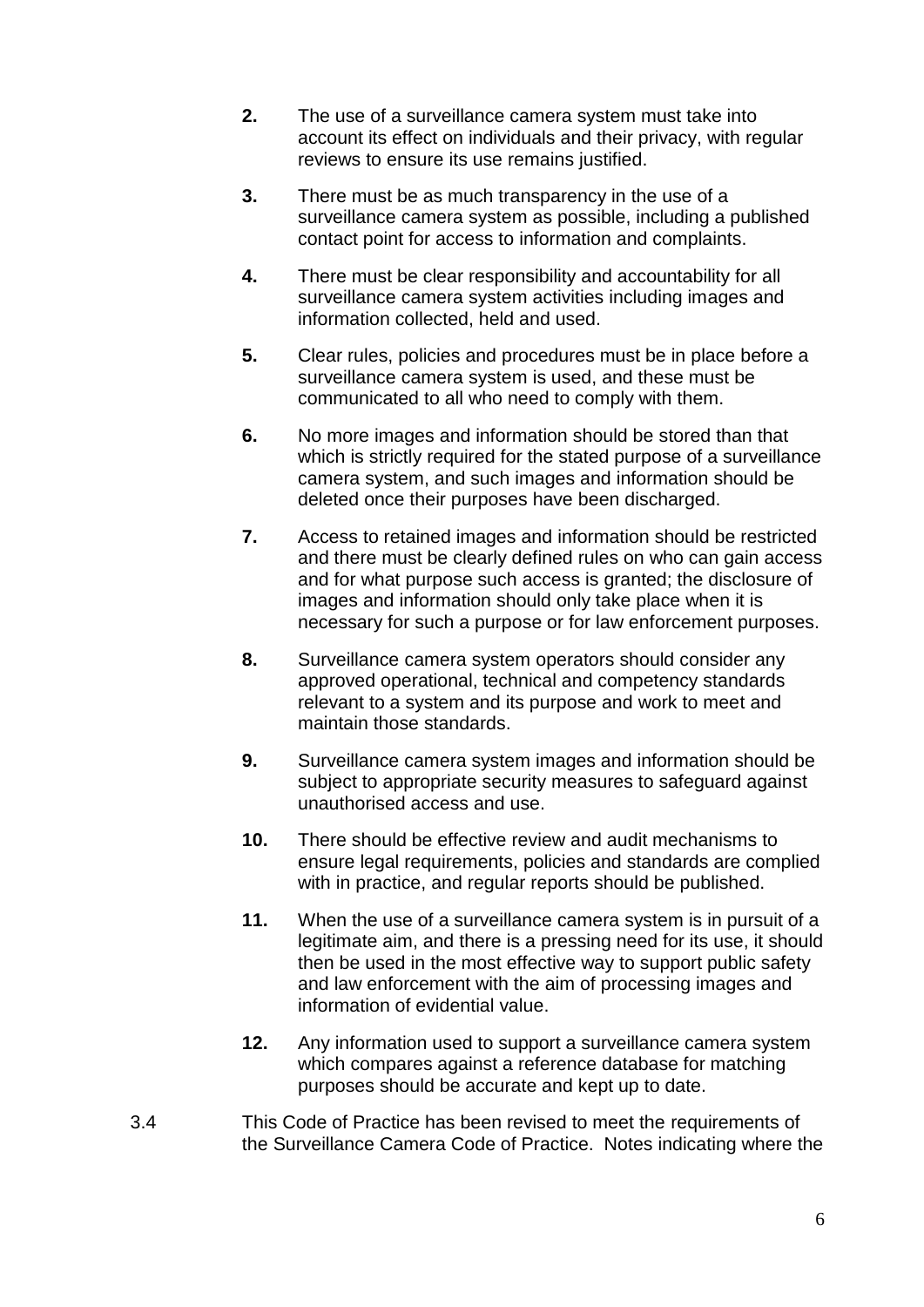relevant guiding principles have been applied have been included in the document e.g. **SCC CoP Guiding Principle 1**

3.5 This Code has also taken into account the guidance provided in the ICO Code of Practice – 'Conducting Privacy Impact Assessments'. Privacy Impact Assessments (PIAs) of current camera locations have been undertaken and are produced as an Appendix to this document. Where any new locations are considered a PIA will be undertaken prior to installation (see below).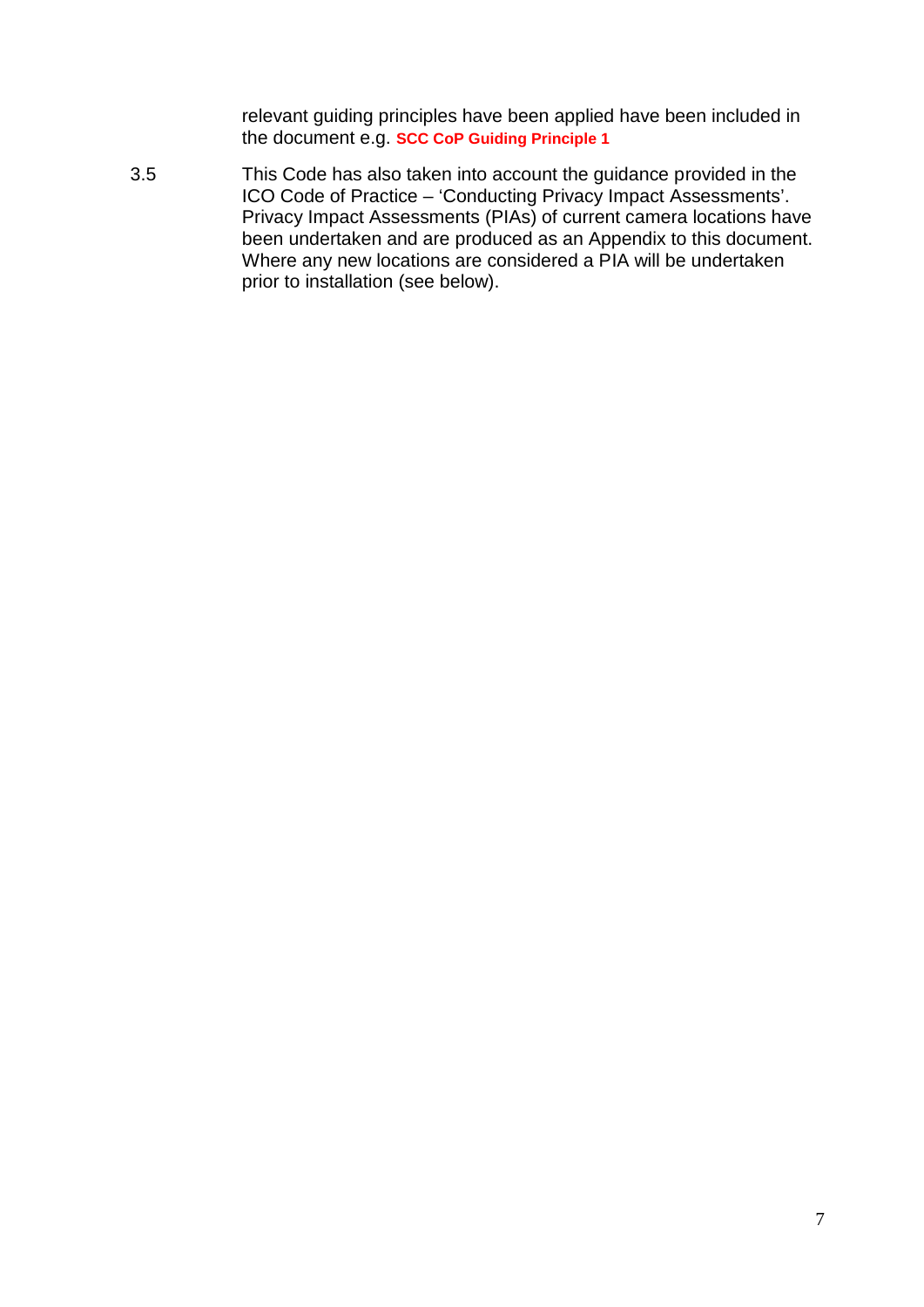#### **4.0 CHANGES TO THE CODE**

- 4.1 Any major changes to this Code will only be made by resolution of the Council after consultation with Essex Police and other relevant interested groups.
- 4.2 Any minor changes made to the Code will be reported to an appropriate meeting of the Council, or via the Members' Newsletter.
- 4.3 The Code of Practice and the Operating Procedures (CCTV System Schedule 1) will be reviewed regularly.

**SCC CoP Guiding Principle 1**

#### **5.0 RESPONSIBILITIES**

5.1 Brentwood Borough Council is responsible for producing, implementing and monitoring this Code of Practice, ensuring compliance with operational procedures (CCTV System Schedule 1), its management and the security of the scheme

**SCC CoP Guiding Principle 4**

5.2 From time to time the Council may consult with the public about the operation of the scheme and report to the relevant meeting of the Council as appropriate.

**SCC CoP Guiding Principle 3**

#### **6.0 PARTNERSHIP**

- 6.1 The Council operates the scheme in partnership with Essex Police. Whilst this partnership is not extended to the British Transport Police they are extended the same facilities as Essex Police.
- 6.2 For the purposes of partnership, the Officer in Charge of the Brentwood Police Station is responsible for CCTV matters which involve the police.
- 6.3 Essex Police will be consulted on any changes to the Code of Practice and operational procedures (CCTV System Schedule 1) and arrangements.
- 6.4 The operational arrangements between Essex Police and the Council are reviewed regularly and are the subject of regular liaison meetings. The CCTV Manager will report regularly to the Community Safety Partnership meetings on the performance and operation of the CCTV system in Brentwood.
- 6.5 As primary financial stakeholder in the system, it is the aim of the Council to develop contributions from appropriate sources to support the operational costs of the system. Those contributions from external sources do not under any circumstances create any rights of access to the system or footage by the contributors.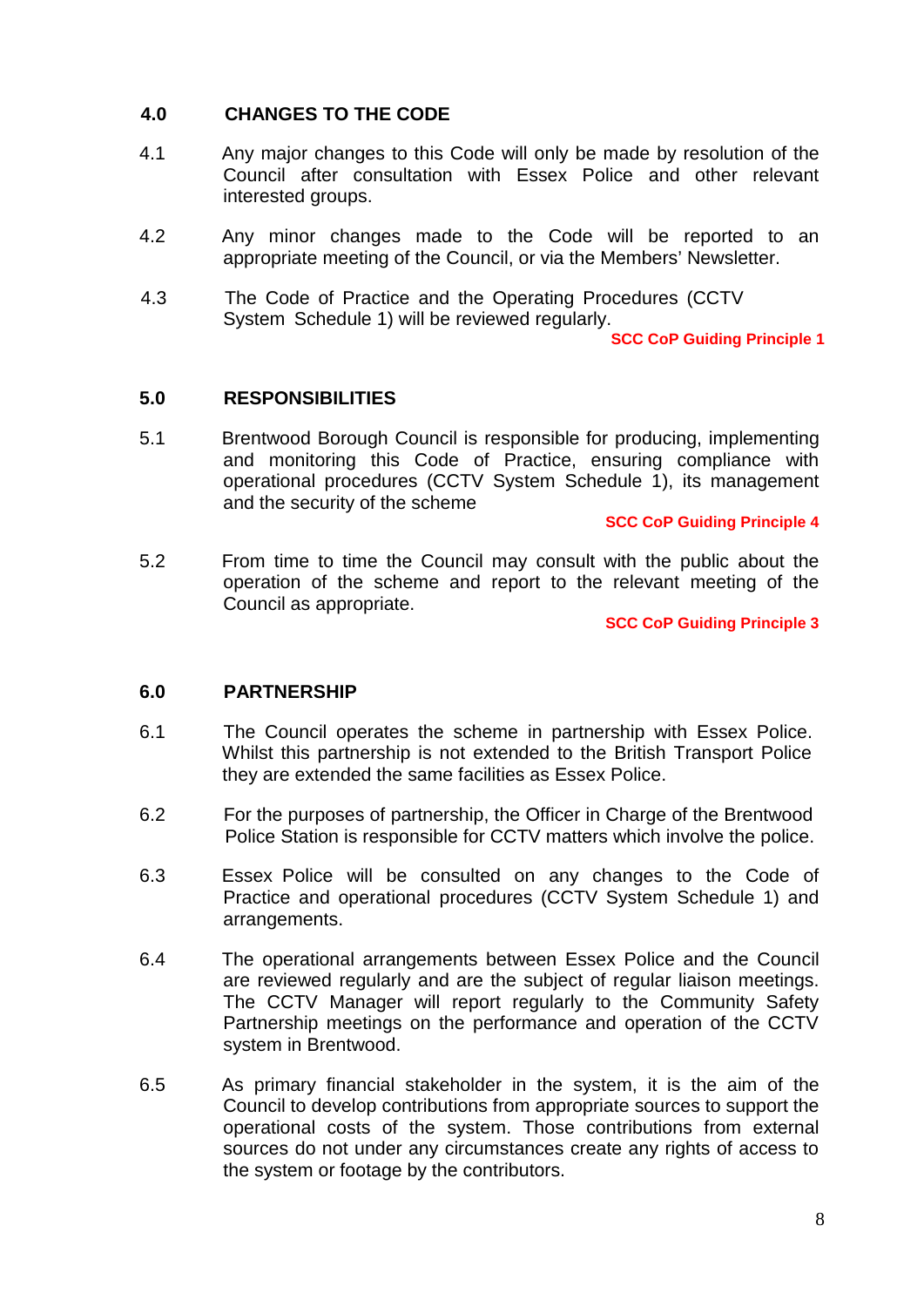## **7.0 MANAGEMENT OF THE SYSTEM**

- 7.1 The overall control and operation of the CCTV system has been determined by the Council.
- 7.2 The day-to-day management of the scheme is the responsibility of the CCTV Supervisor who is under the overall direction and control of the CCTV Manager.
- 7.3 The CCTV Manager is authorised by the Council to maintain a list of approved personnel who have access to the monitoring room.
- 7.4 The management of the system is carried out in accordance with the approved CCTV System Schedule 1.
- 7.5 Access to recordings and the monitoring room is in accordance with the CCTV System Schedule 1 agreed by the Council, and is monitored and recorded.

#### **SCC CoP Guiding Principle 7**

- 7.6 Day-to-day liaison between Essex Police and the Council is controlled by the CCTV Supervisor and the Officer-in-Charge of Brentwood Police Station.
- 7.7 Day-to-day responsibility for monitoring compliance with the scheme Day-to-day liaison between Essex Police and the Council is controlled<br>by the CCTV Supervisor and the Officer-in-Charge of Brentwood Police<br>Station.<br>Day-to-day responsibility for monitoring compliance with the scheme<br>rests
- 7.8 Direct communication with the Brentwood Police is made by dedicated telephone line and other communication via the TownLink and Airwave radio systems.

#### **8.0 MONITORING AND PERFORMANCE**

- 8.1 The Council will receive reports from time to time regarding the CCTV system. In addition an annual report will be prepared in consultation with the Police, on the performance of the system.
- 8.2 Essex Police supply an annual report on crime statistics in the areas covered by the CCTV system.
- 8.3 Reports on the operation and performance of the CCTV network will be regularly made to the Community Safety Partnership (CSP).
- 8.3 Compliance with the Code of Practice insofar as it relates to Essex Police, will be the responsibility of the Officer-in-Charge of Brentwood Police Station.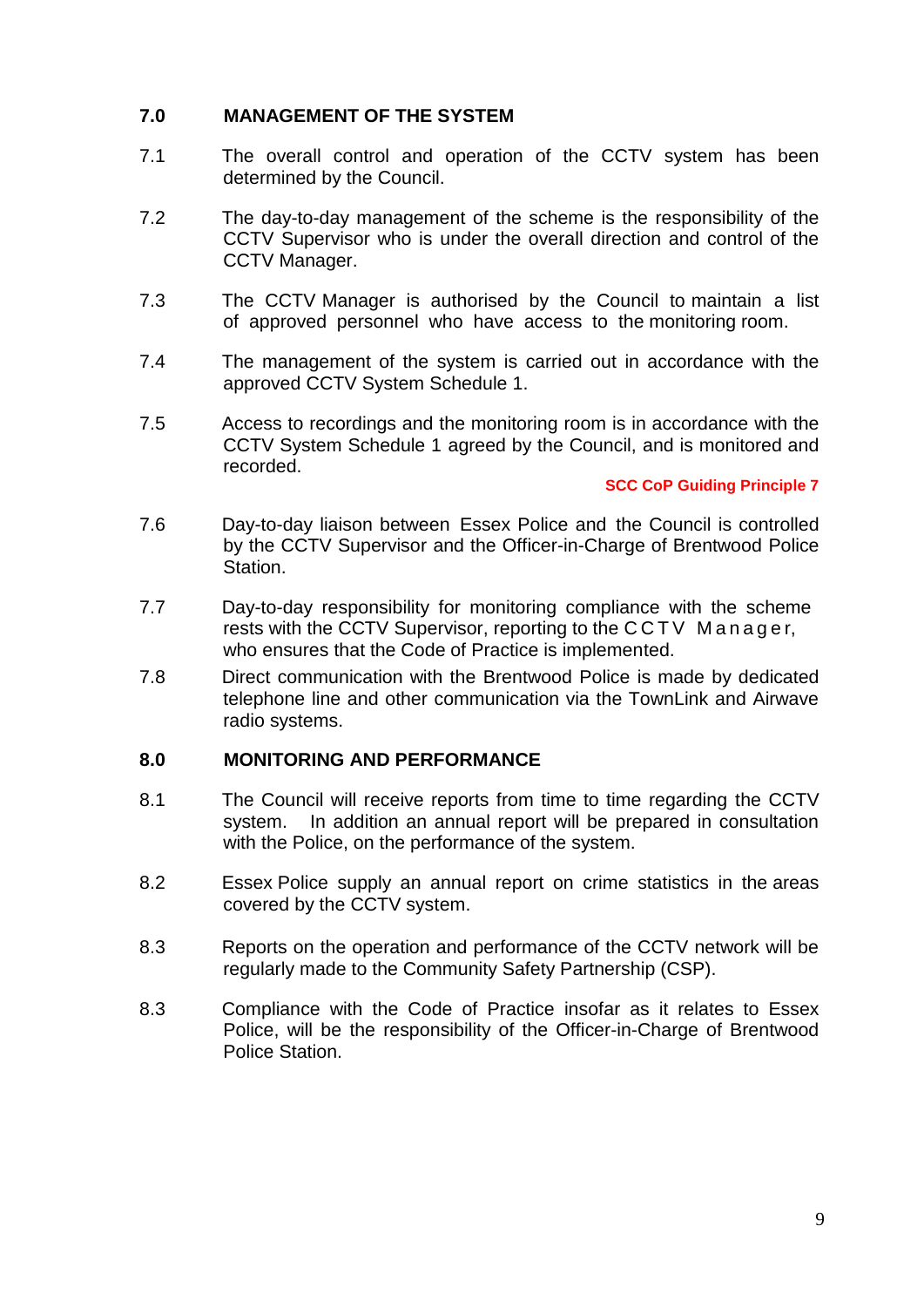#### **9.0 PUBLIC INFORMATION**

9.1 The Council will publish an annual report on the scheme. Where appropriate, the annual report will include a report on the outcome of the success of the scheme in addressing the key aims and objectives. Details of any formal complaints received by the Council will also be reported. The use of the system will be reviewed annually and details of the number of incidents will be retained.

#### **SCC CoP Guiding Principle 1, 10**

- 9.2 It is the policy of the Council to publicise and promote the scheme and, in accordance with its aims and objectives; recorded material will only be supplied to the media where it supports the specified purposes of the scheme.
- 9.3 The object of publicity will be to achieve the aims and objectives of the scheme.
- 9.4 All cameras are located in public areas (except when incorporating housing schemes, which may include private access routes to residential areas) and this may include mounting cameras on private buildings from which views of the public areas can be gained. All fixed (not deployable) cameras are visible and not installed in a covert way.
- 9.5 Signs have been installed in and at the entrances to areas covered by the Council's CCTV systems. The effect of the surveillance camera system on individuals and their privacy and transparency in the use of the system are important principles of both the Surveillance Camera Commissioner's Code of Practice and the Data Protection Act 1998. The contact point for access should be published, together with the information shown below.

Signs are of an appropriate size to the location and will contain the following information:

- i. The purpose of the scheme
- ii. What the Council intends to do with the information gathered i.e. prosecute offenders
- iii. Who owns the scheme
- iv. Contact details
- v. Carry relevant Council and Police logos and CCTV symbol

**SCC CoP Guiding Principle 2, 3**

A copy of the sign information is shown on the next page: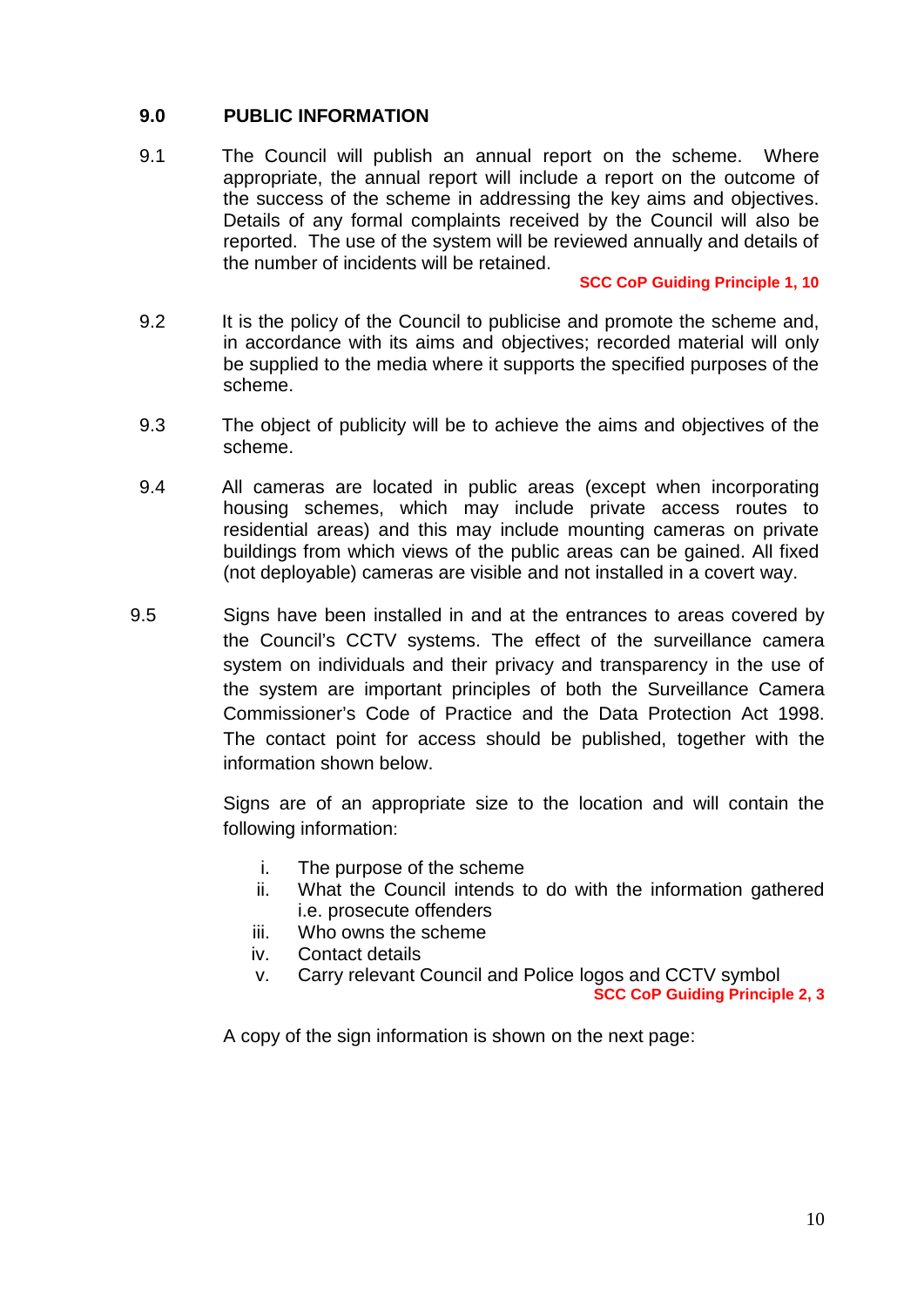

9.6 The Council will review the performance of cameras and will regularly evaluate whether it is necessary and proportionate to continue to use CCTV in each location where cameras are deployed.

#### **SCC CoP Guiding Principle 2**

9.7 Signs advertising the presence of a CCTV security surveillance system are erected throughout the area under surveillance, bearing the Council's and/or Essex Police logo, indicating the Council's ownership of the scheme and the partnership with the Police**.**

#### **SCC CoP Guiding Principle 3**

9.8 This Code of Practice is available as a public document for inspection and copies are available at the Town Hall and on the Council website www.brentwood.gov.uk.

#### **10.0 RESIDENTIAL AREAS**

10.1 The scheme operates in a manner that is sensitive to the privacy of people living and working in the area. Using surveillance systems can be privacy intrusive and we will ensure that the impact on privacy is assessed and will seek to minimise this impact where possible.

**SCC CoP Guiding Principle 2**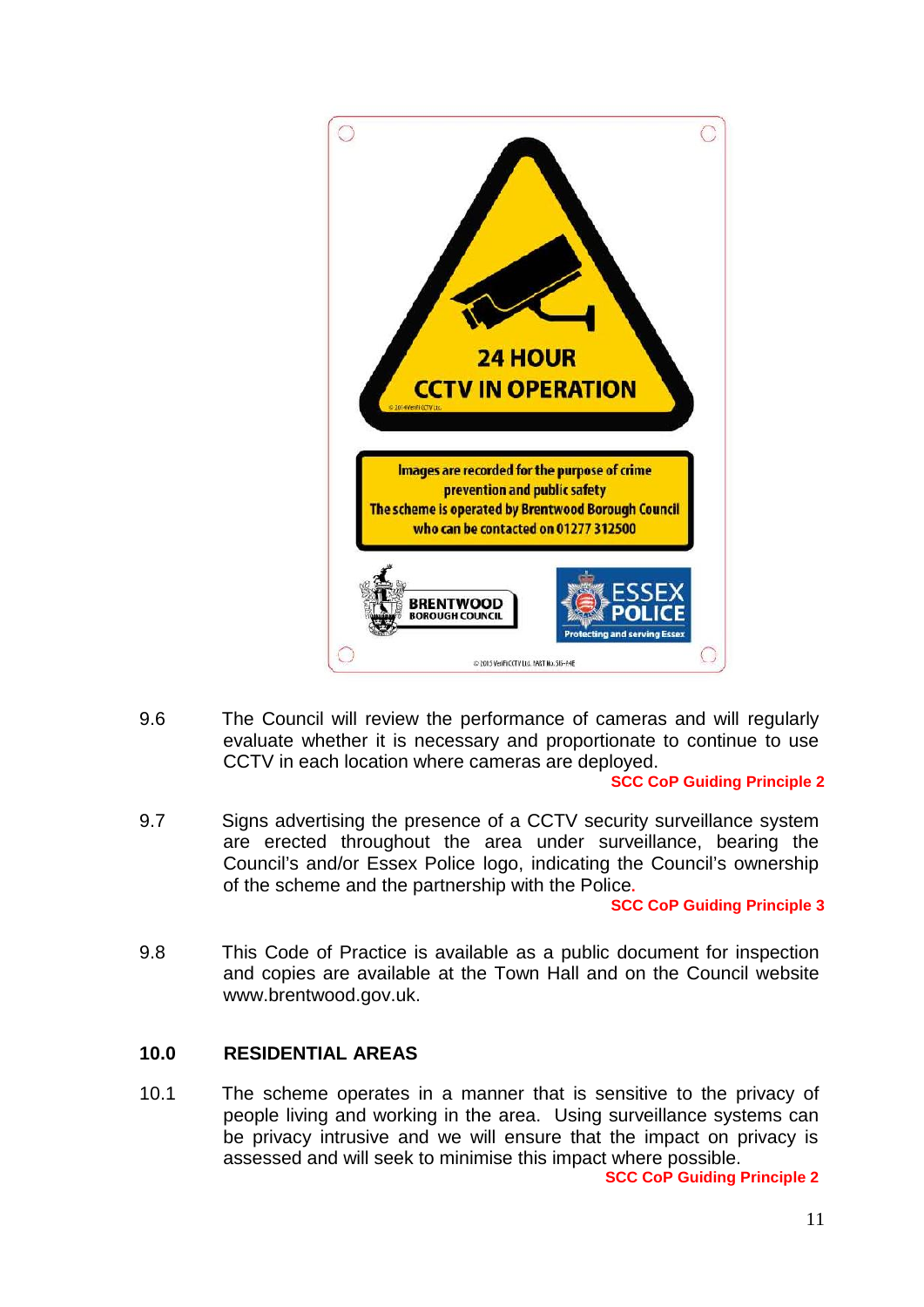10.2 A Privacy Impact Assessment (PIA) has been carried out on the existing camera system and on any proposed cameras before installation. Measures are taken to avoid intrusion of personal privacy in residential areas adjacent to those under surveillance by the CCTV system. The PIA will be reviewed together with the regular assessment of the use of cameras.

#### **SCC CoP Guiding Principle 2**

- 10.3 Monitoring personnel are instructed to report any instance of an intrusion into personal privacy to the attention of the Council.
- 10.4 Where an intrusion into personal privacy is reported, this will be investigated by the Council.
- 10.5 Essex Police may require targeted observations to be undertaken by the system. The Council will not refuse or question any reasonable request. Essex Police will be responsible for justifying their request if any complaint is made. Essex Police will provide the required RIPA authority where appropriate and necessary.

#### **11.0 ASSESSMENT OF THE SCHEME AND THE CODE OF PRACTICE**

11.1 The scheme is reviewed and evaluated by the Council on a regular basis.

#### **SCC CoP Guiding Principle 1**

- 11.2 Evaluation is as wide as possible and includes the following:
	- i. A report from Essex Police indicating the impact upon crime.
	- ii. A comparison of crime in those areas not benefitting from CCTV
	- iii. When considered appropriate, formal consultation with the public and owners/managers of business premises in the CCTV surveillance areas.
	- iv. Operation of the Code of Practice
	- v. A review of the aims and objectives of the scheme
	- vi. Complaints made about the system
- 11.3 Any review and report will be shared with partner agencies and published generally on the Council's website.

#### **12.0 CCTV STAFF**

12.1 All staff must meet a basic educational requirement and are given in service training to ensure that an adequate level of competence is achieved.

#### **SCC CoP Guiding Principle 8**

12.2 Staff are subject to the Council's disciplinary procedure if the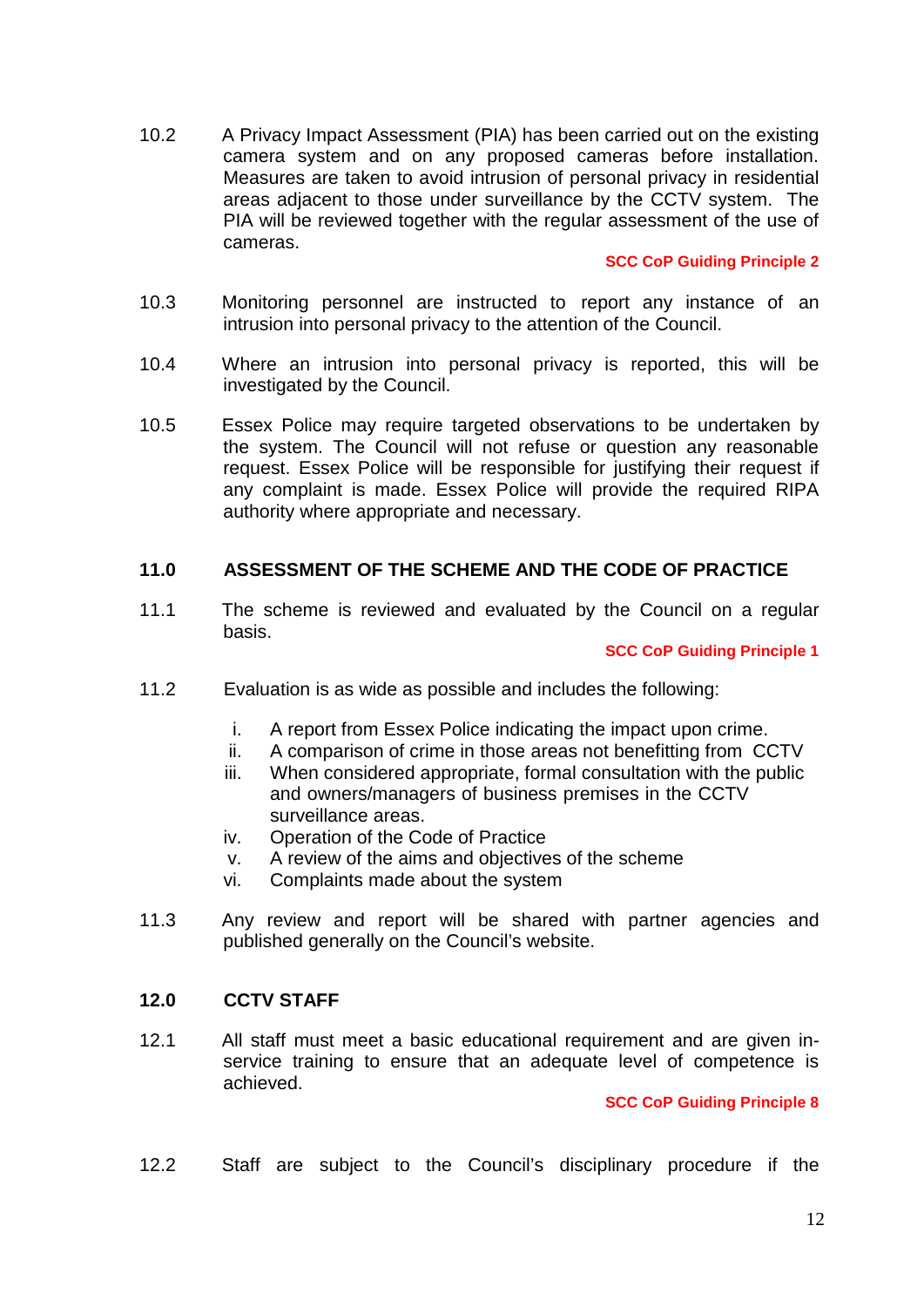requirement for confidentiality and measures to protect privacy, is breached.

- 12.3 Staff are monitored and supervised by the CCTV Supervisor to ensure they comply with this Code of Practice and the CCTV System Schedule 1.
- 12.4 Staff will be assisted and encouraged to undertake training to achieve nationally recognised qualifications for surveillance camera activities.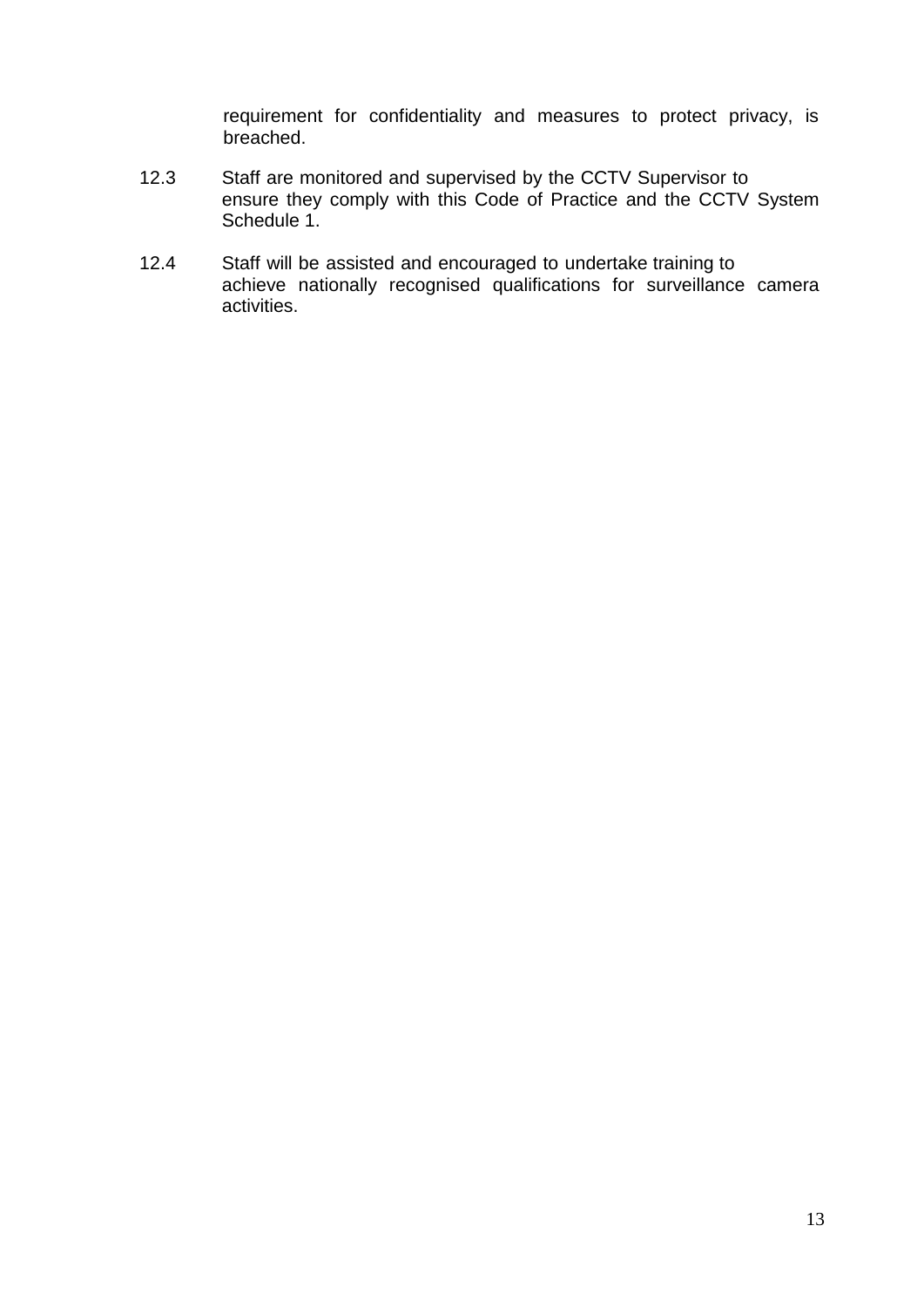#### **13.0 COMPLAINTS**

- 13.1 The Council operates a formal complaints system for those individuals who are unhappy about a Council service.
- 13.2 If a complaint arises regarding any aspect of the CCTV system, then members of the public are referred to the leaflet, "A Guide to our Complaints Procedure", which gives advice on the lodging of a formal complaint. This is available at the Town Hall and on line on the Council's website at www.brentwood.gov.uk. Alternatively, this may be obtained by post from:

The Complaints Co-ordinator Town Hall **Brentwood** Essex CM15 8AY

#### **SCC CoP Guiding Principle 3**

13.3 Should any complaint by a member of the public relate to the conduct of Essex Police in its use or control of CCTV, then this should be addressed to:

> The Chief Constable Essex Police Police Headquarters PO Box No 2, Springfield Chelmsford Essex, CM2 6DA.

# **14.0 BREACHES O F T H E CODE AND SECURITY OF RECORDED INFORMATION**

- 14.1 The Council is responsible for the Code of Practice and for security of the system. Any breaches should be reported to the CCTV Supervisor or the CCTV Manager.
- 14.2 The Council makes sufficient resources available to enable security to be maintained.
- 14.3 All breaches in the Code of Practice or security will be investigated.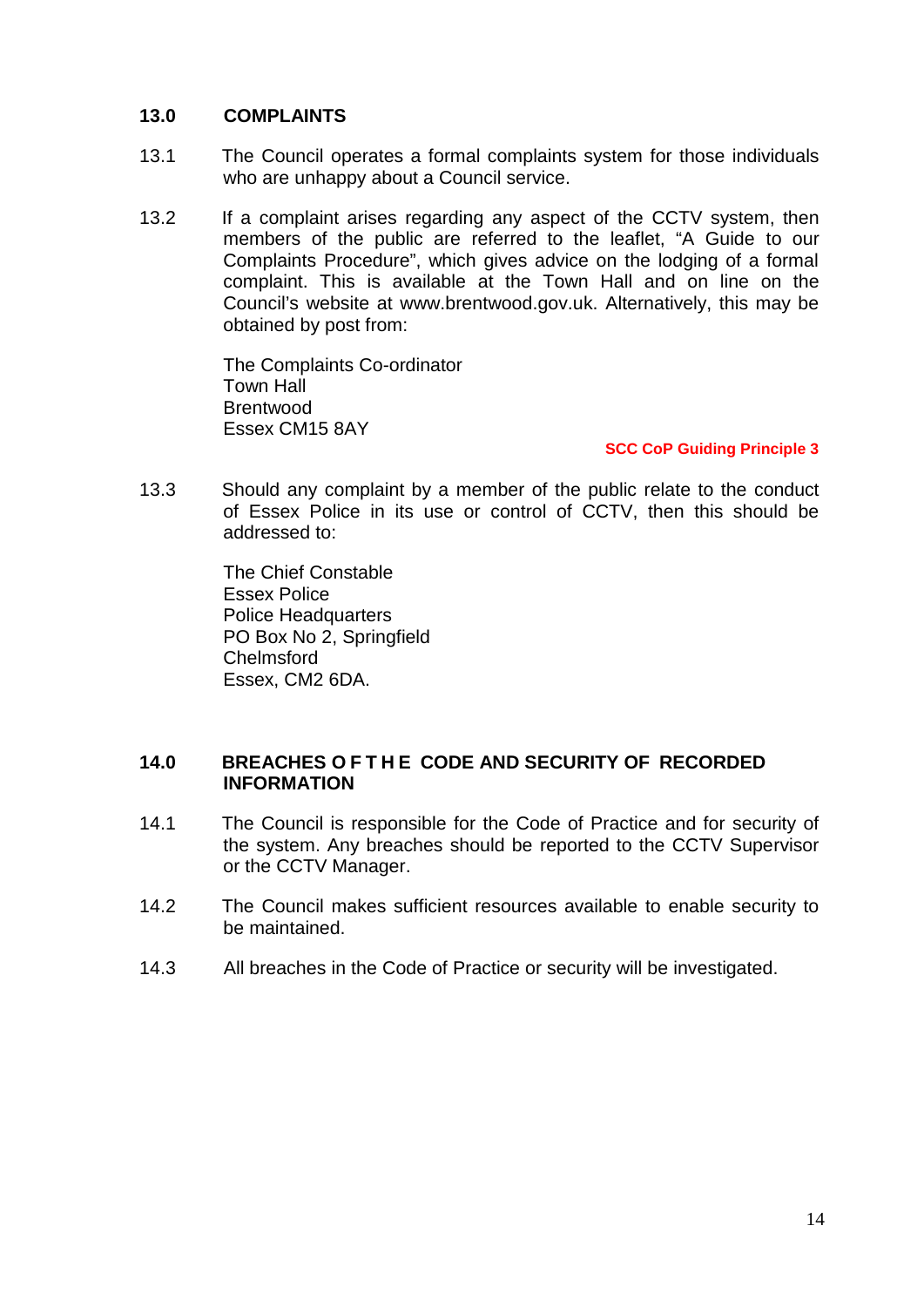#### **15.0 CONTROL AND OPERATION OF CAMERAS**

- 15.1 The CCTV system will only be used in compliance with the Code of Practice and Operation Guidelines (CCTV System Schedule 1). **SCC CoP Guiding Principle 8**
- 15.2 The monitoring staff are subject to supervision to ensure compliance with the Code.
- 15.3 Staff are aware that all recordings are subject to routine audit and that they may be required to justify any act of surveillance.

#### **16.0 ACCESS TO AND SECURITY OF MONITORS/CONTROL ROOM**

- 16.1 Access to view the monitors, whether to operate the equipment or to view the images, is strictly controlled.
- 16.0 **ACCESS TO AND SECURITY OF MONITORS/CONTROL ROOM**<br>16.1 Access to view the monitors, whether to operate the equipment or to<br>16.2 The C C T V M a n a g e r authorises officers to access the Monitoring<br>16.2 The C C T V M Room. With his consent authorisations may be issued by the CCTV Supervisor. A review of the authorisations is regularly undertaken. **SCC CoP Guiding Principle 7**
- 16.3 A monitoring room surveillance log records staff on duty in each shift. The names of any person or groups that have been authorised to have access to the monitoring room and/or to view the monitors are recorded in the visitors' log.
- 16.4 Visitors to the monitoring room are accompanied by an authorised officer and are allowed access only for lawful, proper and sufficient reasons. The Council may from time to time define these reasons.
- 16.5 Access to the monitoring room is secured and protected from unauthorised access.

#### **SCC CoP Guiding Principle 7**

- 16.6 Any technical repairs, cleaning and other similar tasks are carried out in controlled circumstances and authorised by the CCTV Supervisor. **SCC CoP Guiding Principle 9**
- 16.7 Both the Essex Police and the British Transport Police are given unimpeded access to the monitoring room on demand, and are authorised to remove and use recordings for evidential purposes. Details are set out in the CCTV System Schedule 1 and will be reviewed from time to time.
- 16.8 The Council may also use the recordings for evidential purposes.
- 16.9 The monitoring staff whilst operating the system, maintain a surveillance log, and this gives brief details of all incidents within the monitoring room, including details of visits and telephone calls.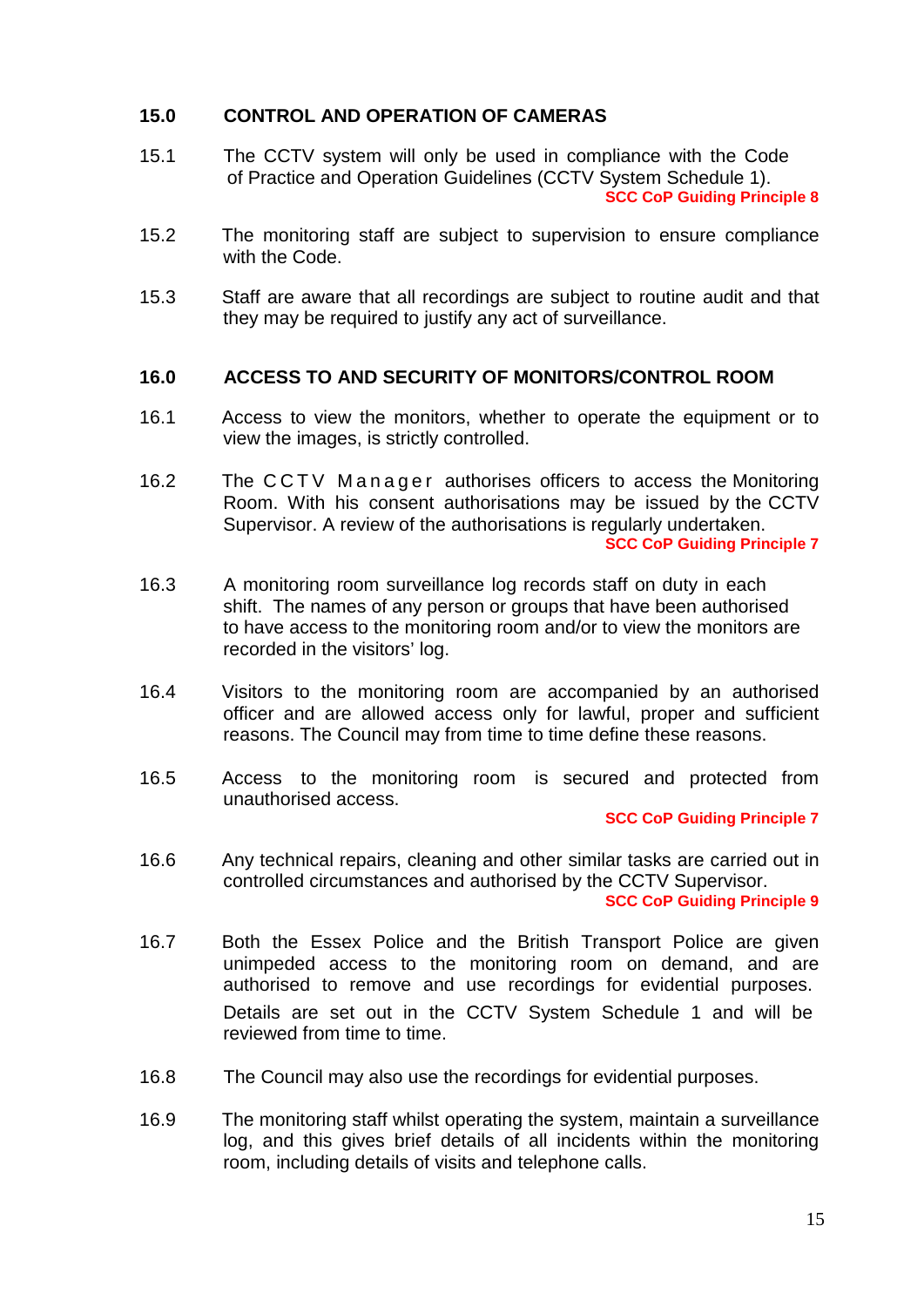- 16.10 It is a requirement of this Code that all operational arrangements comply with Health and Safety legislation.
- 16.11 Photographing or recording of sound or visual images within the monitoring room will not be allowed unless this has been specifically authorised by the CCTV Manager, in accordance with the aims and objectives of the scheme.

#### **17.0 RECORDED MATERIAL**

- 17.1 The Council will use its best endeavours to ensure that recorded material is only used for the purposes defined in this Code of Practice.
- 17.2 The Council will only allow access to the recorded material as setout in this Code of Practice.

#### **SCC CoP Guiding Principle 7**

- 17.3 In no circumstances will recorded material be sold by the Council.
- 17.4 The viewing of recorded material by the public will only be permitted with the authority of the CCTV Manager

**SCC CoP Guiding Principle 7**

17.5 Recordings will only be released to third parties on production of an Order from a relevant Court.

#### **SCC CoP Guiding Principle 7**

- 17.6 The ownership and copyright of recorded material is retained by the Council.
- 17.7 Whilst the Council retains ownership and copyright it is not responsible for the use of recorded information removed by Essex Police, the British Transport Police or a Police service from other areas of the United Kingdom.
- 17.8 Recorded material will be retained for a maximum of 30 days unless it is required to be retained for evidential purposes.

#### **SCC CoP Guiding Principle 6**

- 17.9 The recording storage policy is decided by the Council and is subject to consultation and agreement with Essex Police.
- 17.10 The digitally recorded data is stored securely.

#### **SCC CoP Guiding Principle 9**

17.11 The control and use of recordings is set out in the CCTV System Schedule 1.

#### **SCC CoP Guiding Principles 7,9**

17.12 Essex Police, the British Transport Police and Police services from other areas of the United Kingdom are responsible for recordings whilst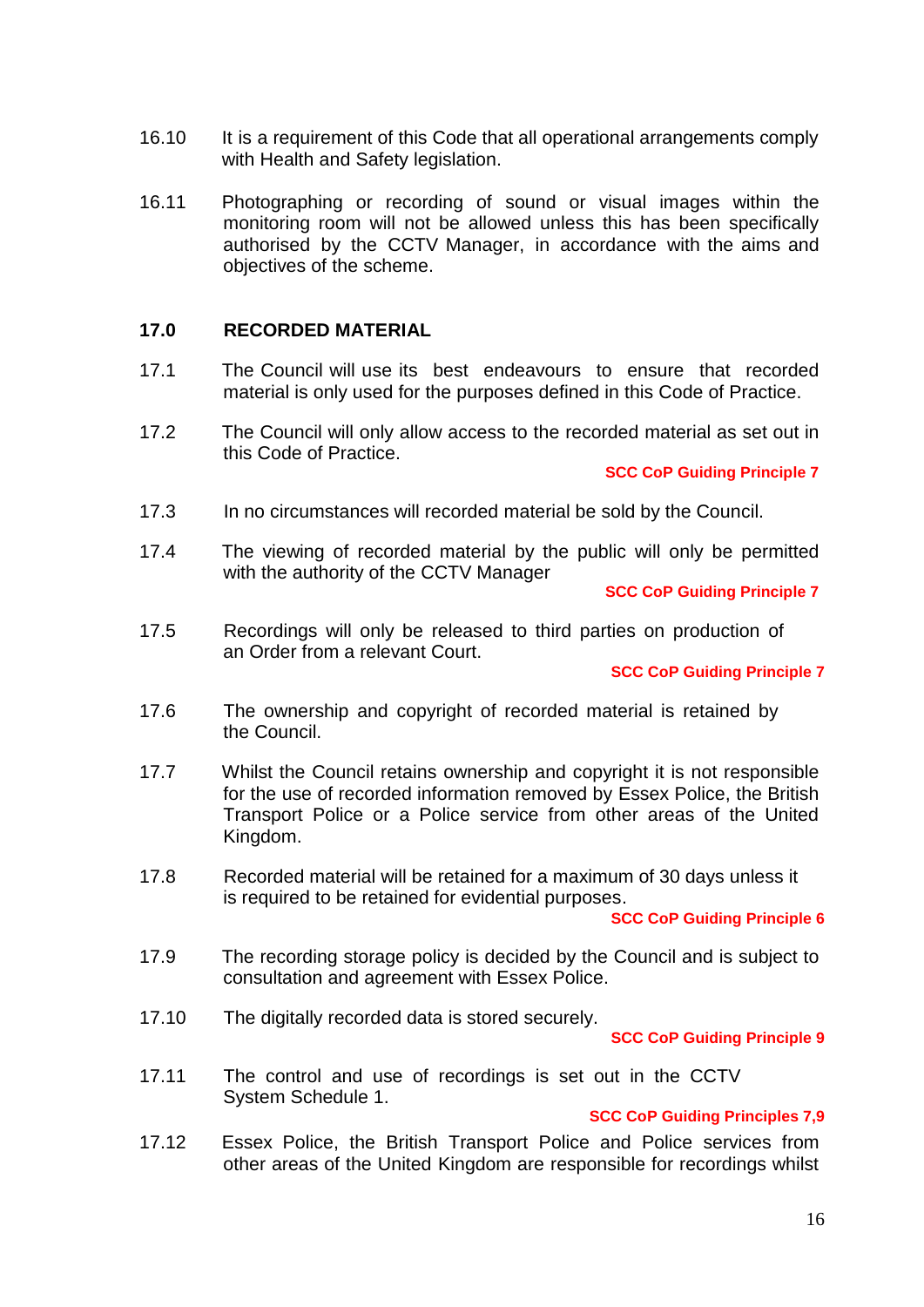in their possession.

- 17.13 Access to the recorded material will be allowed forapproved training purposes for the Police and Council staff. The CCTV Supervisor is responsible for approving such requests.
- 17.14 Essex Police, the British Transport Police and Police services from other areas of the United Kingdom have authorised access to recorded material and may use footage and stills for use on intelligence bulletins circulated both locally and nationally.

#### **18.0 PHOTOGRAPHS**

- 18.1 Still photographs of incidents are only taken at the request of a police officer or authorised officer, who is identified and whose request is recorded.
- 18.2 All still photographs remain the property of the Council. A record is kept of the reason for the production of the photograph, date and time.
- 18.3 Any still photograph may be released to Essex Police, the British Transport Police or Police services from other areas of the United Kingdom to assist them with their enquiries.
- 18.4 A record will be kept of the destruction of allindexed still photographs.

#### **19.0 DEALING WITH INCIDENTS**

19.1 Incidents are dealt with in accordance with procedures agreed by Essex Police and the Council.

#### **20.0 POLICE CONTACTS AND USE OF THE SYSTEM**

- 20.1 Detailed arrangements for contact between Essex Police or British Transport Police and the monitoring room are set out in the CCTV System Schedule 1 and all communications are recorded in the Surveillance Log.
- 20.2 These arrangements are reviewed and agreed by Essex Police and the Council periodically, following formal liaison meetings to ensure the aims and objectives of the scheme are achieved.
- 20.3 Essex Police may request images from the CCTV system to be displayed on the Police Monitor and these requests will not be refused. The cameras cannot be controlled from the remote monitor. Essex Police will ensure no recording is undertaken.
- 20.4 Should Essex Police require use of the system for matters not covered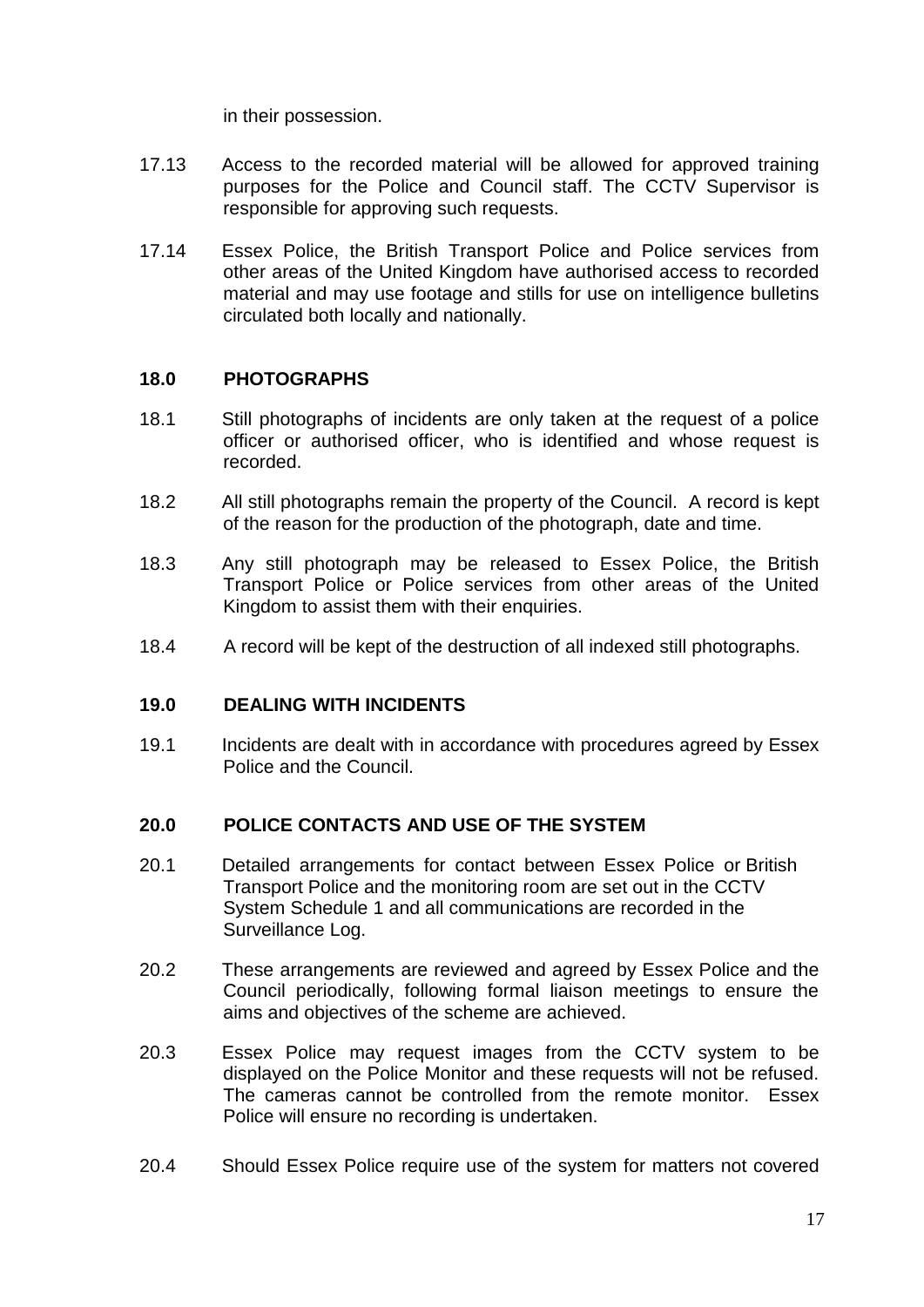by the Code of Practice, the agreement of the CCTV Manager and the Divisional Commander, Essex Police, must be obtained.

- 20.5 The Council will allow Essex Police to take over the system in exceptional or emergency situations, following the request of the most senior officer available to the CCTV Manager, or member of the Council's Emergency Planning team.
- 20.6 Insofar as it remains possible, the scheme will be operated in accordance with the Code of Practice during such a period.

#### **21.0 DEPLOYABLE CAMERAS**

#### 21.1 **Overt Surveillance**

- (i) Any multi-site cameras will be deployed overtly at all times in areas that are appropriately signed.
- (ii) The deployment will be led by Police intelligence of drug and alcohol related crime, or other intelligence regarding disturbance or anti-social behaviour
- (iii) The Brentwood Community Safety Partnership (CSP) will agree suggested sites and undertake suitability trials prior to deployment to establish successful transmission and infrastructure needs and costs (suitable column and power source)
- (iv) The rotation and deployment of any camera shall be for a maximum of twelve weeks in normal circumstances.
- (v) In exceptional circumstances the CCTV Manager following consultation with the Chair and Vice Chair of the Policy, Finance and Resources Committee, will have delegated authority to authorise other appropriate usages, having due regard to the existing aims and objectives of the Code of Practice for the Brentwood CCTV System
- (vi) The Council may use mobile CCTV camera (or other deployable camera equipment acquired specifically for this purpose) to secure prosecutions under its duties to protect the environment within current environmental legislation. Wherever possible cameras will not be used for covert surveillance and the use of cameras will be appropriately signed.

#### 21.2 **Covert Surveillance**

(i) The deployment of any camera for covert surveillance will follow the procedures laid down in current legislation. In particular, the Regulation of Investigatory Powers (RIPA) Act 2000 and the Police and Criminal Evidence Act 1984 (PACE) as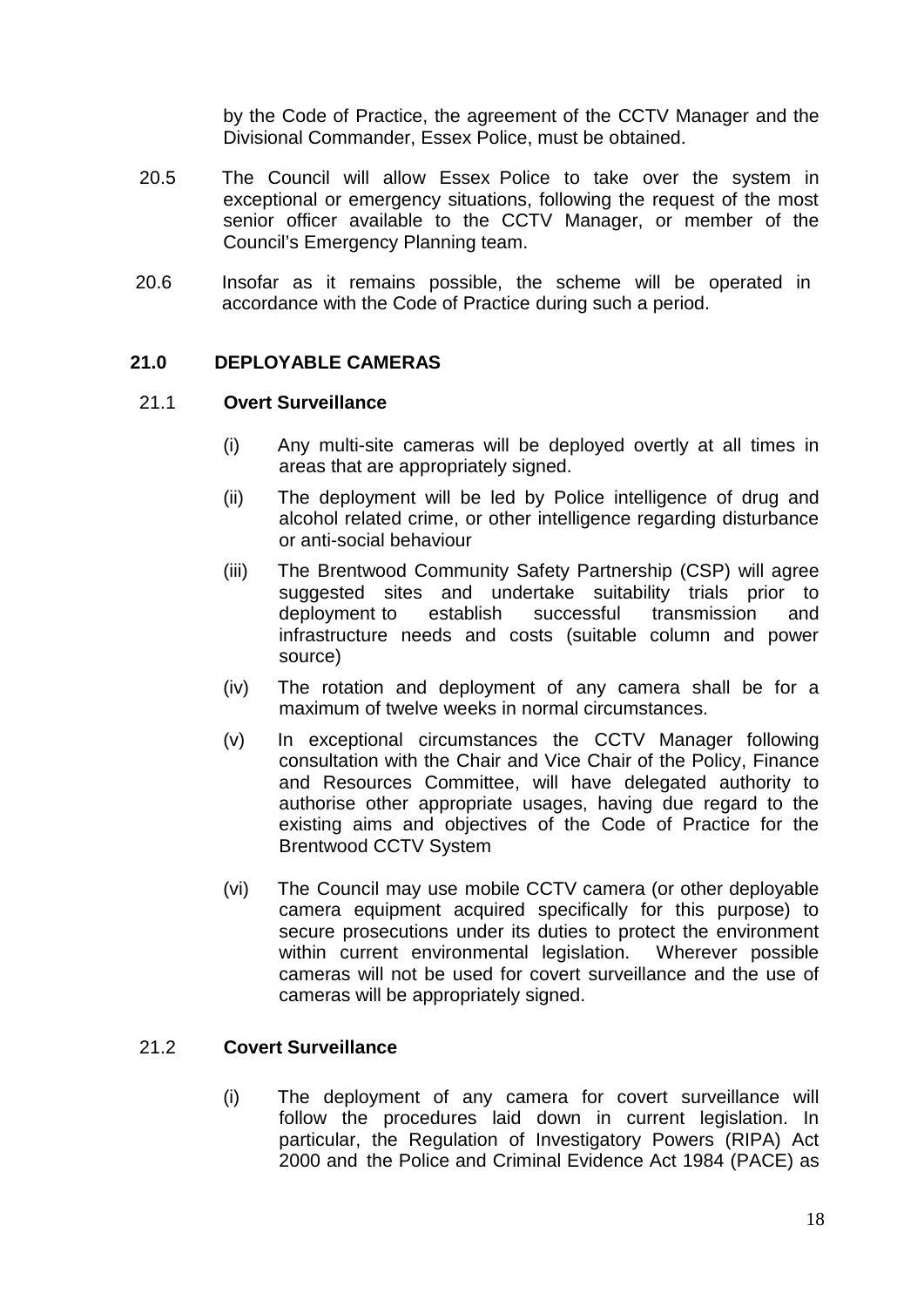amended.

- (ii) A camera's deployment will be led by recurrent incidents for example (but not necessarily exclusively) relating to the abuse of recycling sites and fly-tipping on or adjoining highways and Council owned property.
- (iii) Where this is not practicable the CCTV Manager will consider authorisation to deploy camera/s in appropriate areas, subject to the requirements of RIPA and PACE.
- $(iv)$  The deployment of a camera shall be for an appropriate period of time not exceeding six weeks.
- (v) The CCTV Manager will observe the general provisions of this Code of Practice with regard to the operation of any deployable cameras, and shall ensure the security of any recorded data.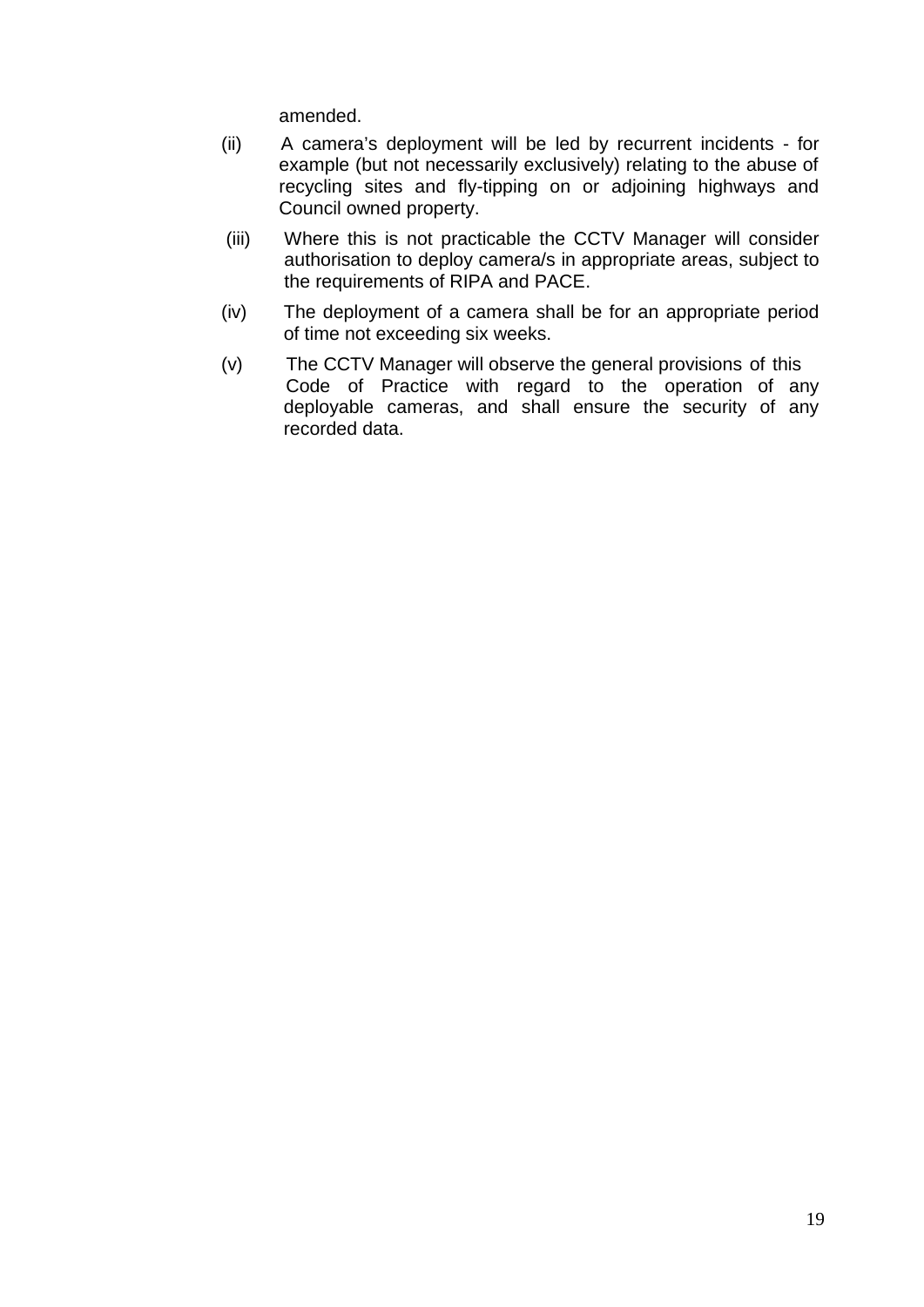# **CODE OF PRACTICE**

# **BRENTWOOD BOROUGH COUNCIL**

# **CCTV SYSTEM SCHEDULE 1**



**August 2016**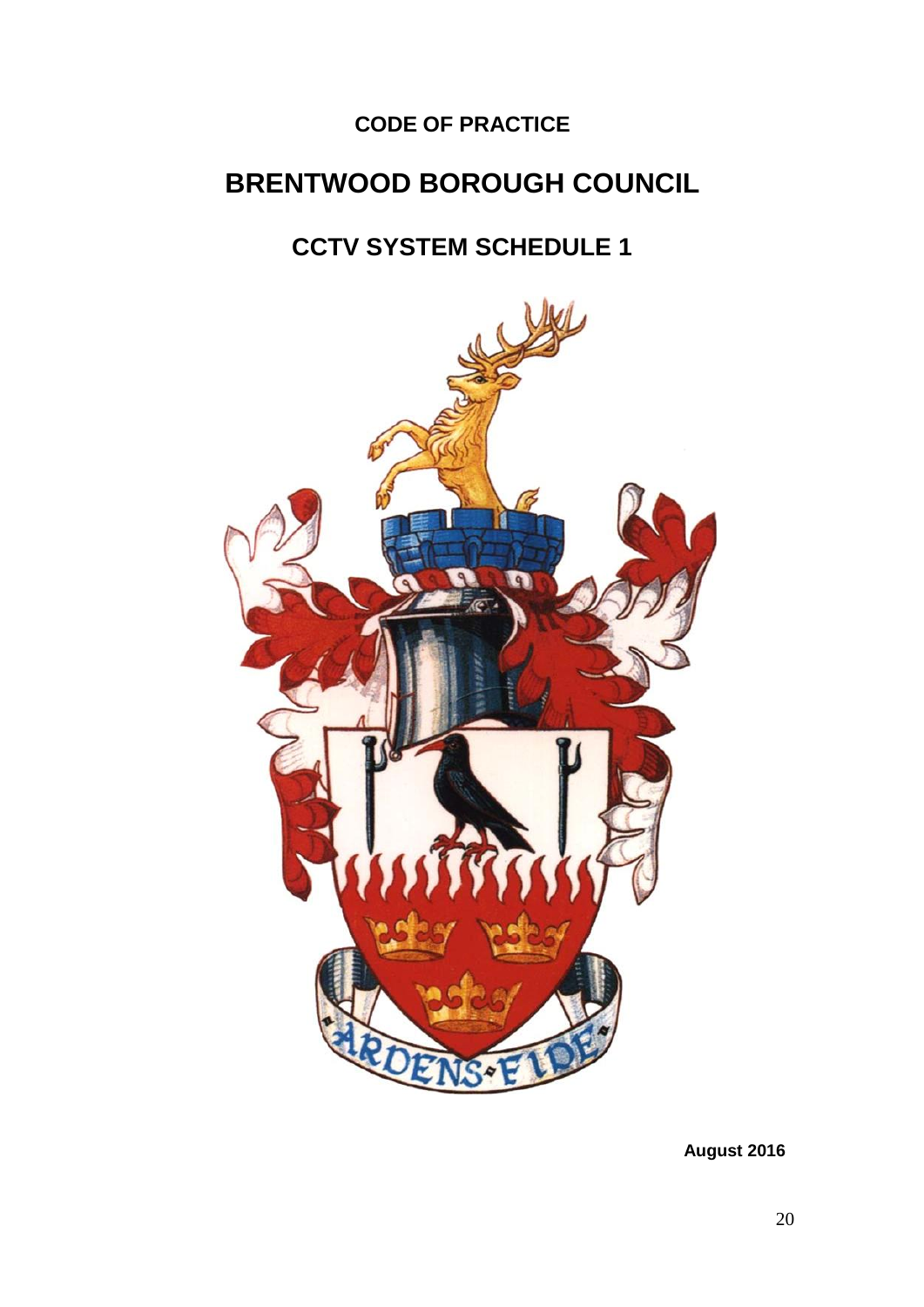# *SCHEDULE 1*

- 1. General Procedure
- 2. Management Arrangements
- 3. Legislation
- 4. CCTV Operation and daily routines
- 5. Digital Video Evidence
- 6. Photographic prints
- 7. Access to the Control Room
- 8. TownLink Radio
- 9. Copyright
- 10. Press releases
- 11. Complaints Procedure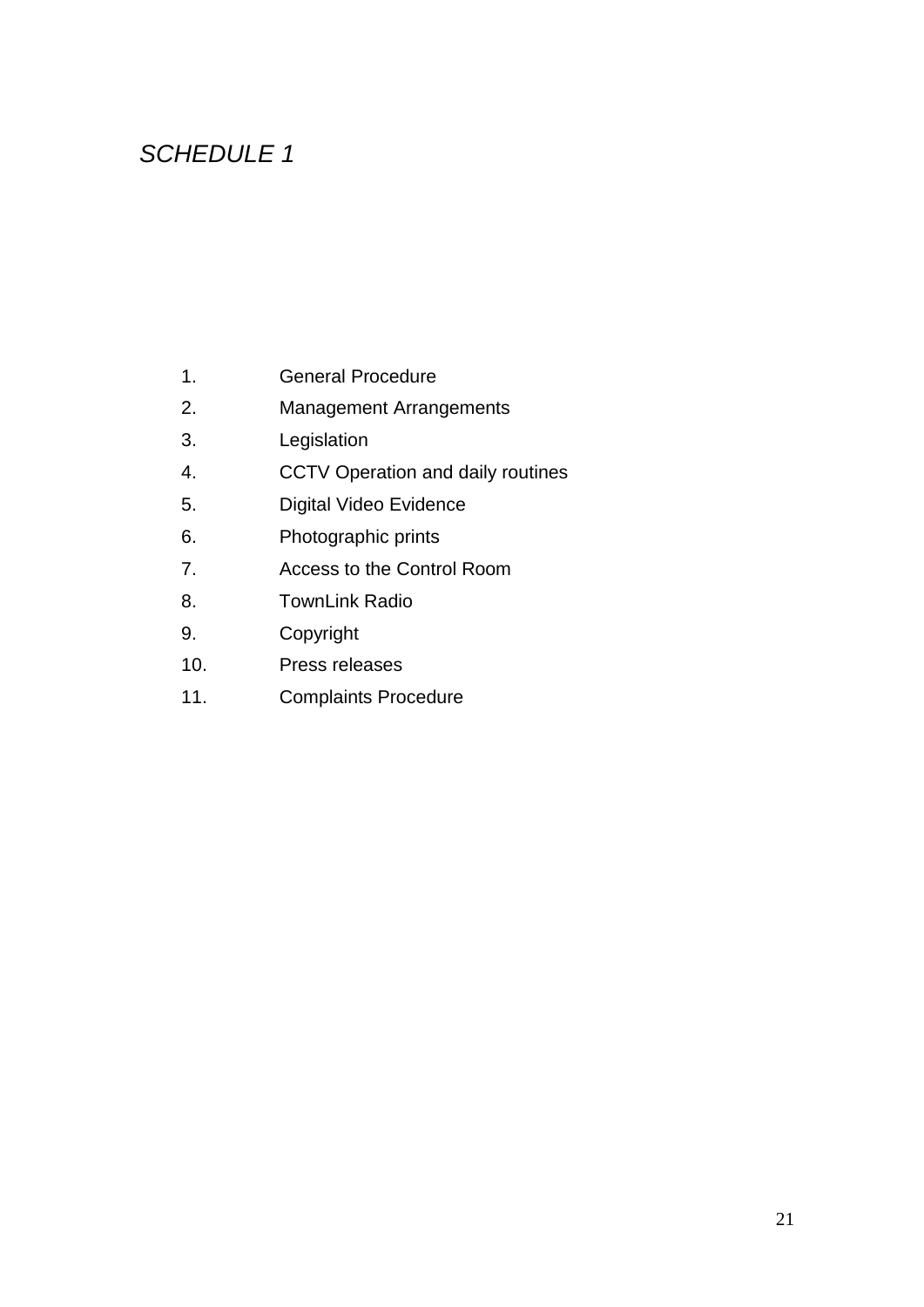## **1.0 General Procedure**

#### General

- 1.1. The monitoring and recording equipment within the Surveillance Camera Control Room (Control Room) consists generally of:
	- Video Wall. This continuously shows the current views of the cameras under the control of the operator.
	- Camera Control Room (Control Room) consists generally of:<br>
	 Video Wall. This continuously shows the current views of the<br>
	cameras under the control of the operator.<br>
	 Spot monitors. These s h o w the c u r r e n t v i e cameras. One monitor is used to relay the images to the Police monitor and another is linked to the Automatic Number Plate Recognition System.
	- Two camera control consoles. These select the rotation, elevation and zoom of the cameras.
	- Digital Network Video Recorder. This simultaneously and continuously records the images being transmitted by all cameras. The recorded images are stored in the Council's secure air conditioned Server Farm.
	- System Review Station. This enables the operators to review all recorded material as well as the ability to make system adjustments through the available software.

## **2.0 Management Arrangements**

- 2.1. The overall management of the CCTV surveillance equipment is under the control and direction of the CCTV Manager. Day to day control of the system is delegated to the CCTV Supervisor and the CCTV Manager.
- 2.2. The cameras are monitored on a 24 hour basis, 365 days a year, by monitoring officers recruited by the Council especially for the task.
- 2.3. The Surveillance Camera Control Room will be staffed by two operatives where possible on a rota basis.
- 2.4. The Council has a comprehensive procedure for recruiting and training staff.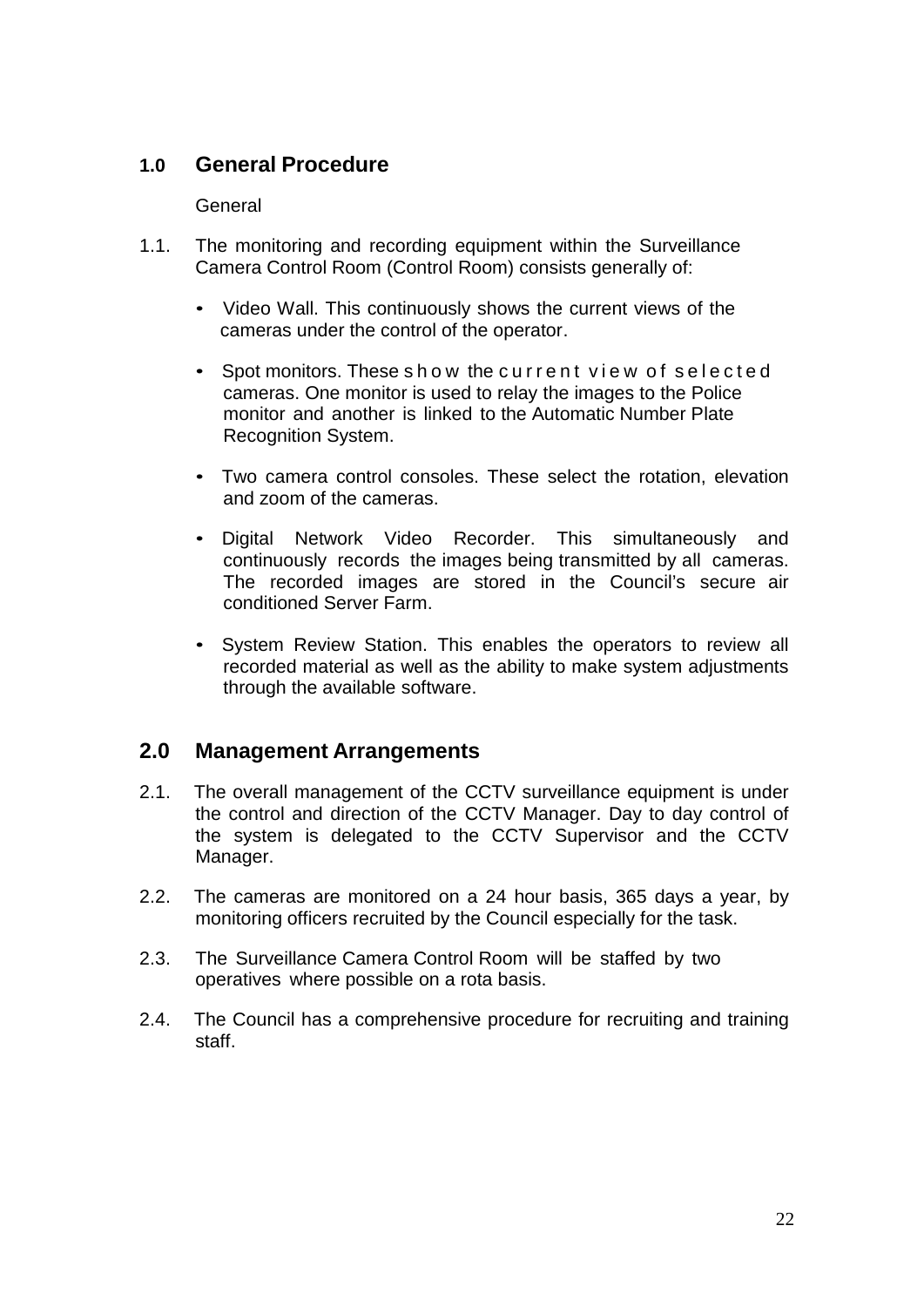# **3.0 Legislation**

- 3.1. The operation of the surveillance camera system is governed inter alia by the following legislation: -
	- Data Protection Act 1998
	- Regulation of Investigatory Powers (RIPA) Act 2000
	- Human Rights Act 1998
	- Protection of Freedoms Act 2012
	- Freedom of Information Act 2000

In addition regard will be had to the Information Commissioner and Surveillance Camera Commissioner's Codes of Practice.

# **4.0 CCTV Operation and daily routines**

- 4.1 There are three main ways in which the system may be used whilst complying with current legislation:
	- A CCTV operator may carry out surveillance upon an individual if that individual has been seen to commit an offence.
	- A CCTV operator may carry out surveillance upon an individual if that individual has been seen to commit an act, or act in such a way which suggests that the individual may intend to commit an offence.
	- A CCTV operator may carry out surveillance in searching for an individual if there are concerns for that individual's personal safety.
- 4.2 At the start of each shift monitoring staff shall complete the required details in the Surveillance Log. During the course of each shift, staff are expected to carry out continuous surveillance routines utilising all the available cameras.
- 4.3 A camera routine is defined as a camera operation through 360<sup>°</sup> or its full horizontal range, at three levels of elevation, monitoring all footways, carriageways around buildings, car park rooftops and alleyways etc. a visual check of each fixed camera will be included.
- 4.4 If a member of staff detects a suspicious event, or becomes aware of a situation in which the police may have some interest, he should immediately:
	- i. Relay the camera image to the monitor at Essex Police
	- ii. Inform the Brentwood Police via the direct telephone line, TownLink or Airwave radio depending on the circumstances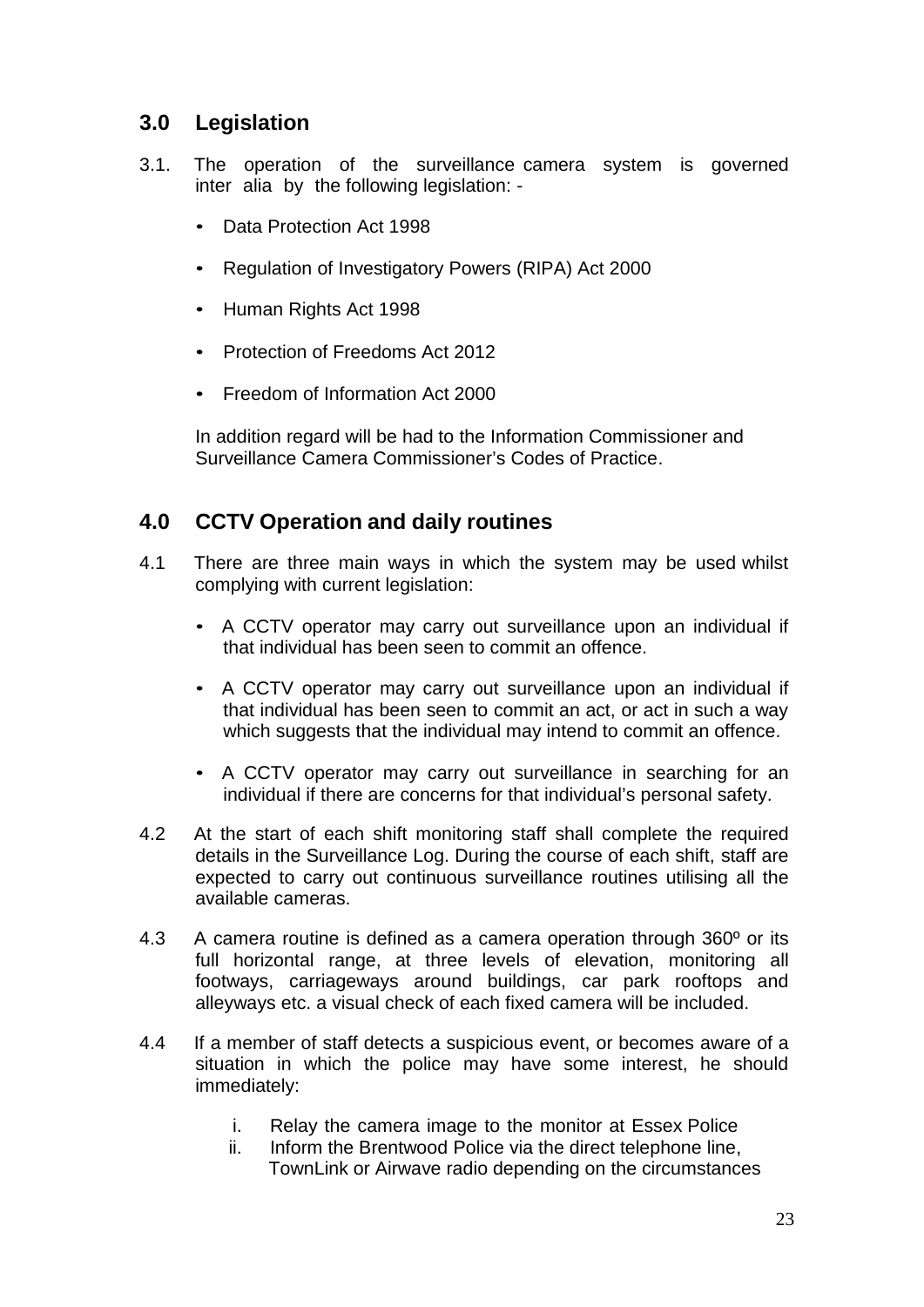and urgency.

- iii. record a contemporaneous note in the Surveillance database
- 4.6 As the incident progresses staff shall enter details in the Surveillance database, which will identify the following details:
	- i. CCTV camera number(s)
	- ii. time the incident was detected.
	- iii. name and number of the Police Officer or Officers to whom the incident was reported
	- iv. full description of the incident as witnessed
	- v. name(s) of the monitoring staff

# **5.0 Digital Video Evidence**

- 5.1. Essex Police, British Transport Police, Police services from other areas of the United Kingdom and/or the Crown Prosecution Service may be provided with a DVD/CD copy of the original video recording in connection with legal proceedings. 5.1. Essex Police, British Transport Police, Police services from other<br>areas of the United Kingdom and/or the Crown Prosecution Service<br>may be provided with a DVD/CD copy of the original video recording in<br>connection with
- performance of statutory duties or other enforcement matters. Police and authorised officers of the Council must follow the procedure set out in 5.3 below.
- 5.3. Where an authorised officer of the Council is provided with a DVD/CD copy of an original video recording for the performance of statutory duties, the recorded evidence will be governed by the Council's existing written handling procedure prior to an action being taken in court.
- 5.4. Where the Council has authorised the release of a DVD/CD copy of an original video recording, staff shall enter details in the DVD and Print Copy Register and complete the DVD Seizure Log with the following information:
	- i. the reason for the DVD/CD copy and its seizure.
	- ii. the name and number of the police officer/authorised officer into whose possession the DVD/CD has now passed.
	- iii. the date
	- iv. the time
	- v. the Police Incident Number
	- vi. the signature of the police officer/authorised officer receiving the recording. This will act as a receipt for the DVD/CD whilst in the control of the Police/authorised officer.
- 5.5. Staff shall also mark the DVD/CD with the Police Incident Number and the DVD and Print Copy Register release number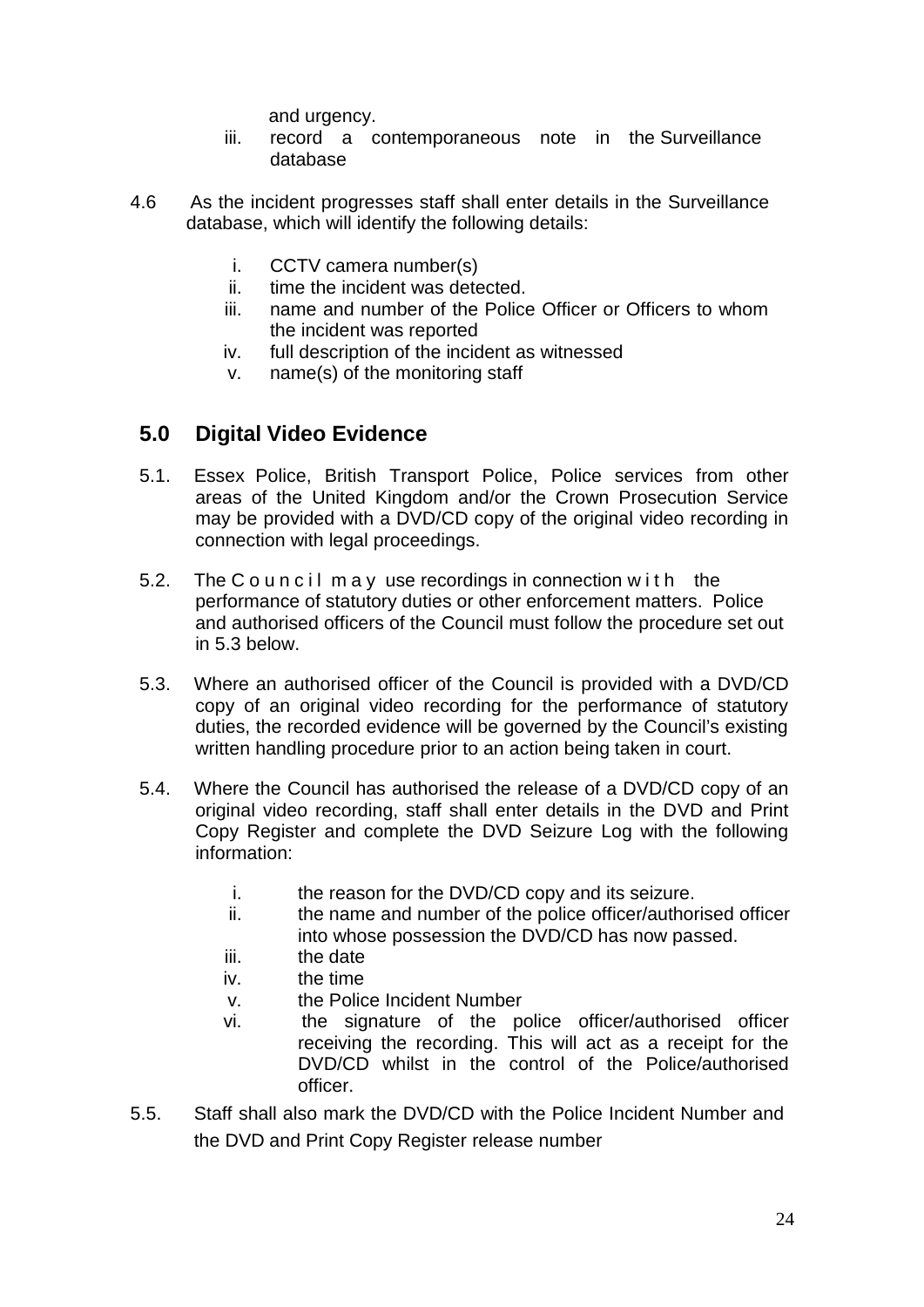- 5.6. On the return of a DVD/CD copy to staff, staff shall record within the DVD and Print Copy Register:
	- i. The name of the police officer/authorised officer returning the DVD/CD copy.
	- ii. The date
	- iii. The time
	- iv. Staff shall then sign the Log

# **6.0 Photographic Prints**

- 6.1. The System Review Station can produce prints of images from a live screen or a recorded image. Staff may only produce a print when requested to do so by:
	- i. a police officer
	- ii. the CCTV Supervisor
	- iii. the CCTV Manager
	- iv. the Head of Paid Service
- 6.2. Staff shall enter all requests for Prints in the Photographic Log. This will include the following:
	- i. the date of issue
	- ii. the time of issue
	- iii. the operators name
	- iv. the date printed on the image
	- v. the time printed on the image
	- vi. the camera number
	- vii. the reason for the request
	- viii. the name and number of the police officer/authorised officer into whose possession the print has now passed.
	- ix. the Police Incident Number
- 6.3. The operator shall complete the DVD and Print Copy Register
	- i. the date and time of return of the print
	- ii. the date of the prints destruction
	- iii. the name of the person returning the print
	- iv. the member of staff shall then sign the log
- 6.4. The print must be returned to the Control Room within 31 days for destruction unless used for police evidence purposes or with the agreement of the CCTV Supervisor or the CCTV Manager.
- 6.5. All prints no longer required will be destroyed by shredding and a record of the destruction will be entered in the DVD and Print Copy Register.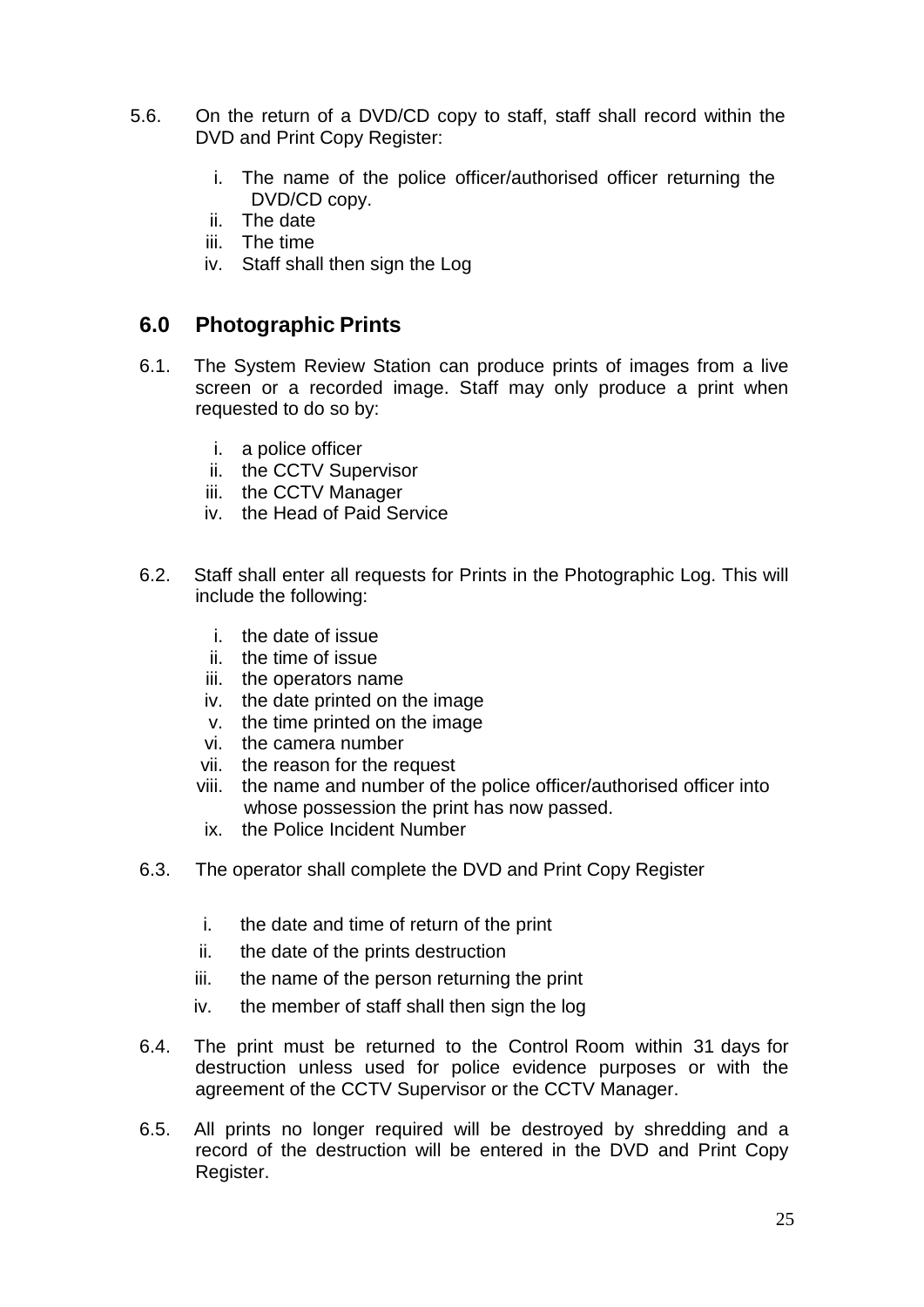# **7.0 Access to the Control Room**

- 7.1. Only the CCTV Manager, CCTV Supervisor, Monitoring staff, the Police and approved persons may access the Control Room. The CCTV Manager will regularly update the list of approved persons.
- 7.2. No photography, video or audio recordings are allowed in the Surveillance Camera Control Room without the express authority of the CCTV Supervisor or the CCTV Manager.
- 7.3. All persons entering the Control Room must enter their names in the Visitors Log setting out the following:
	- i. the date and time of entry
	- ii. the reason for the visit
	- iii. the time of exit
- 7.4. Control Room staff must, upon arrival, complete the attendance record in the Surveillance Log indicating:
	- i. their name
	- ii. the date
	- iii. the day
	- iv. the shift
	- v. the time on and off duty
- 7.5. Staff shall maintain all Logs at all times.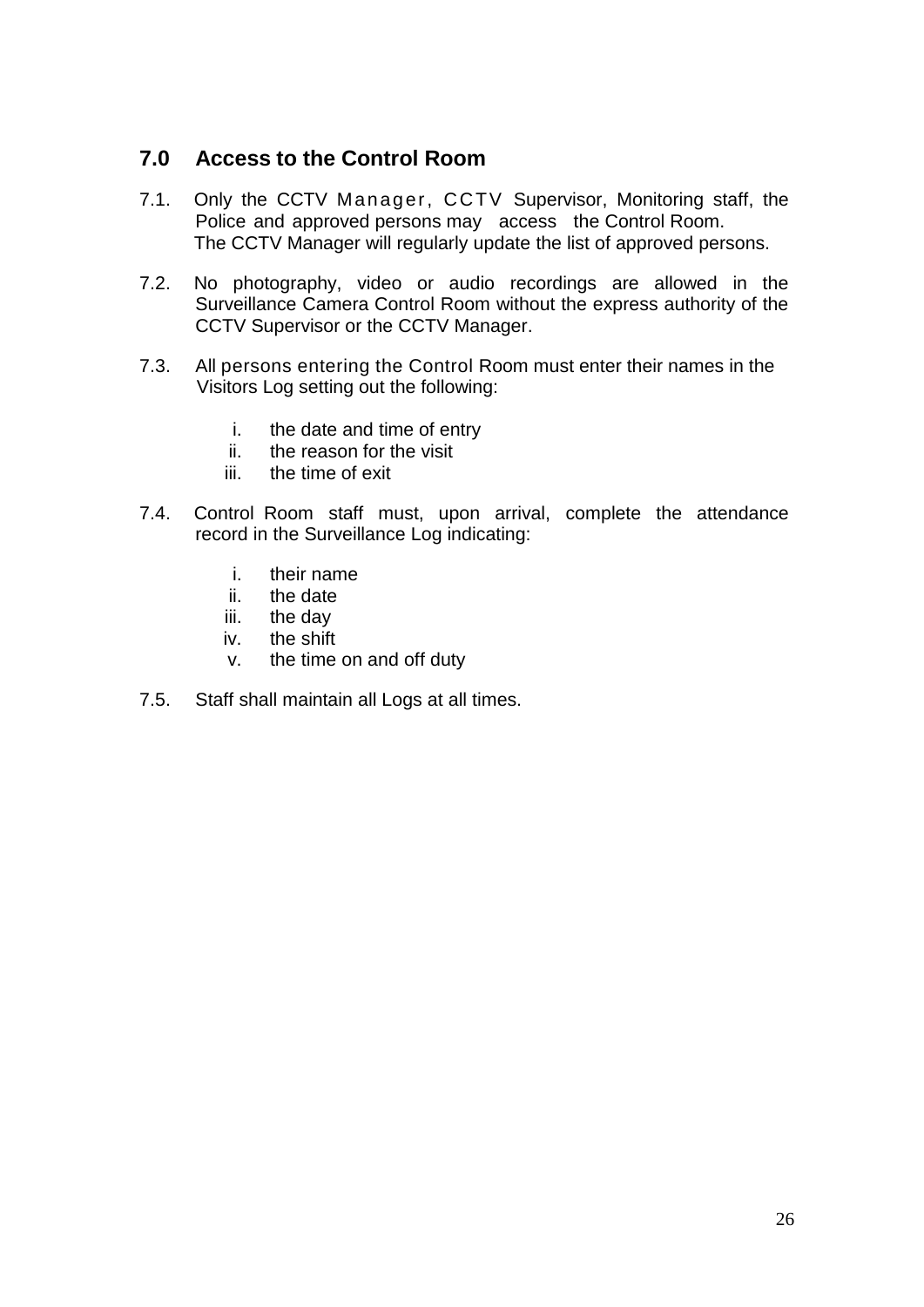# **8.0 Town Link Radio**

- 8.0 Town Link Radio<br>8.1. The Council actively supports the Town Link Radio scheme, an<br>association of local traders who communicate by open channel radio. association of local traders who communicate by open channel radio.
- 8.2. The association of local traders have been made aware that surveillance camera systems are governed by existing legislation:
	- Data Protection Act 1998
	- Regulation of Investigatory Powers (RIPA) Act 2000
	- Human Rights Act 1998

Procedure

- 8.3. If an offence has been witnessed, then the radio operator should:
	- Call the Brentwood Police
	- Contact CCTV monitoring staff and other retailers via the TownLink Radio
- 8.4. If a crime is currently taking place then the radio operator should:
	- Dial 999 or use Airwave radio and give details to the police
	- Contact CCTV monitoring and other retailers via the TownLink Radio
- 8.5 If an act has been witnessed which may lead to an offence being committed then:
	- Contact the Control Room via the TownLink Radio
- 8.6 The Council recognises that an intrusion on an individual's human rights is possible whilst carrying out surveillance. Procedures are in place (see Code of Practice) to ensure that the rights of individuals contained in the Human Rights Act 1998 and the Data Protection Act 1998 are preserved.
- 8.7 Upon receipt of a call via the Town Link radio or the Brentwood Police, the monitoring staff shall:
	- (I) Inform the Brentwood Police of the call if applicable
	- (II) Record the details of the call in the Surveillance Log
	- (III) Carry out an immediate surveillance routine utilising the required cameras.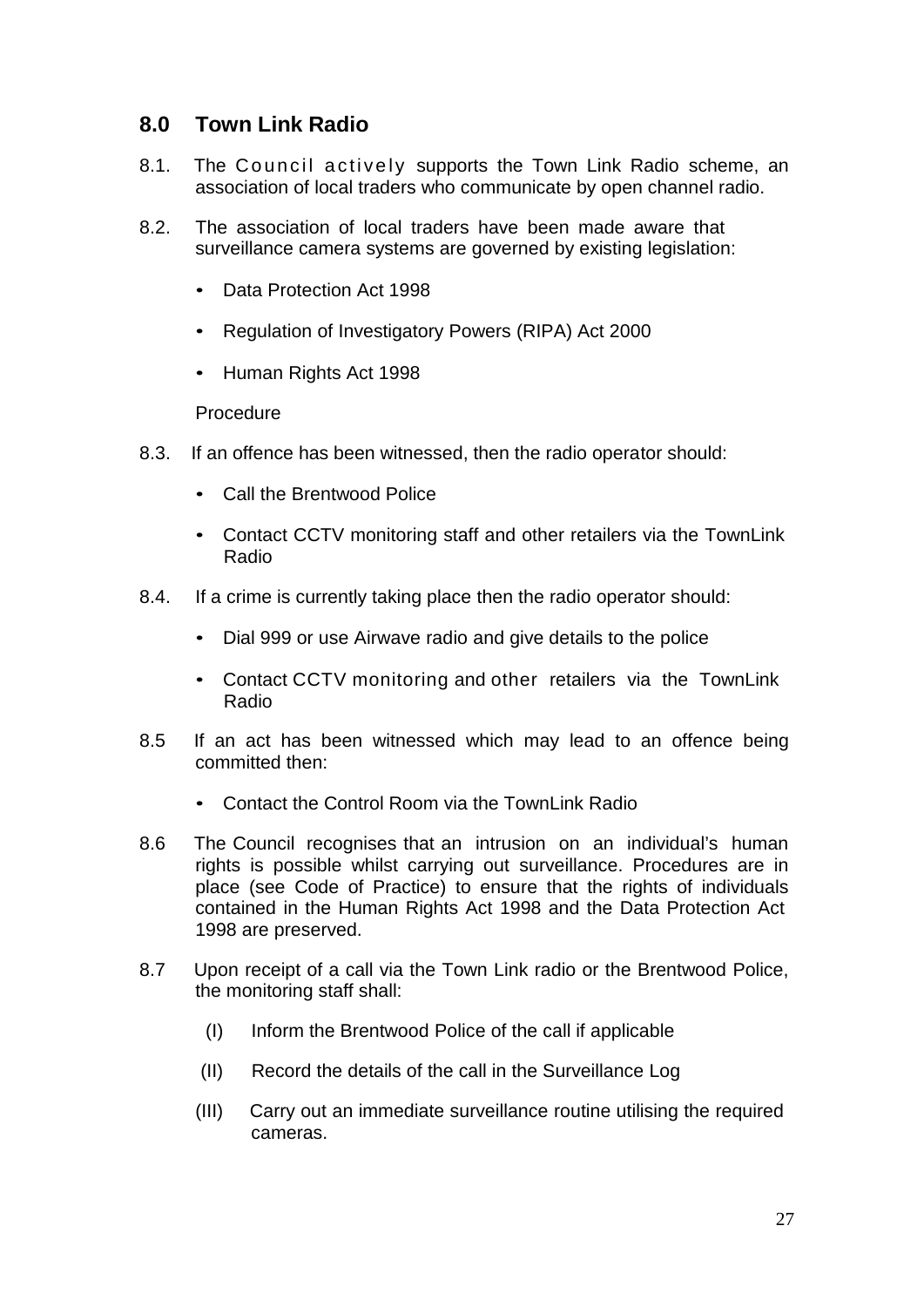# **9.0 Copyright**

- 9.1 The copyright of all recorded images belongs to Brentwood Borough Council.
- 9.2 All requests for CCTV video footage and/or photographs must be by written request to the CCTV Manager.
- 9.3 The Council will only release video images in circumstances that accord with the aims and objectives of the scheme. (See para 2.2 Code of Practice). On no account will images be released which do not meet this requirement.
- 9.4 Prior to the required video clips and/or photographs being released, a written agreement between the Council and the recipient must be completed. This agreement must incorporate the following information:
	- i. Full details of the parties signing the agreement
	- ii. The date(s) and times(s) the image(s) was recorded
	- iii. A written description of the content
	- iv. The terms on which the recorded image may be used/shown
- 9.5 Where video clips or photographs are released under 9.4 above, **the identity of any individual shown on the video or photograph must be obscured so that they cannot be recognised or identified.**

## **10.0 Press Releases**

- 10.1 All photographs for use in press releases must be obtained by the CCTV Supervisor. Details of the photograph and its reason for production will be recorded in the DVD and Print Copy Register.
- 10.2 No photograph or editorial may be released for publication without the agreement of the CCTV Manager.

## **11.0 Complaints Procedure**

- 11.1 Any complaint from a resident or member of the public regarding the CCTV system or its use, should in the first instance, be referred to the CCTV Manager, in accordance with the Council's Complaints Procedure (see Code of practice Para 15).
- 11.2 The CCTV Manager will establish the precise nature of the complaint, advising the complainant the matter is being investigated and that a formal response will be made.